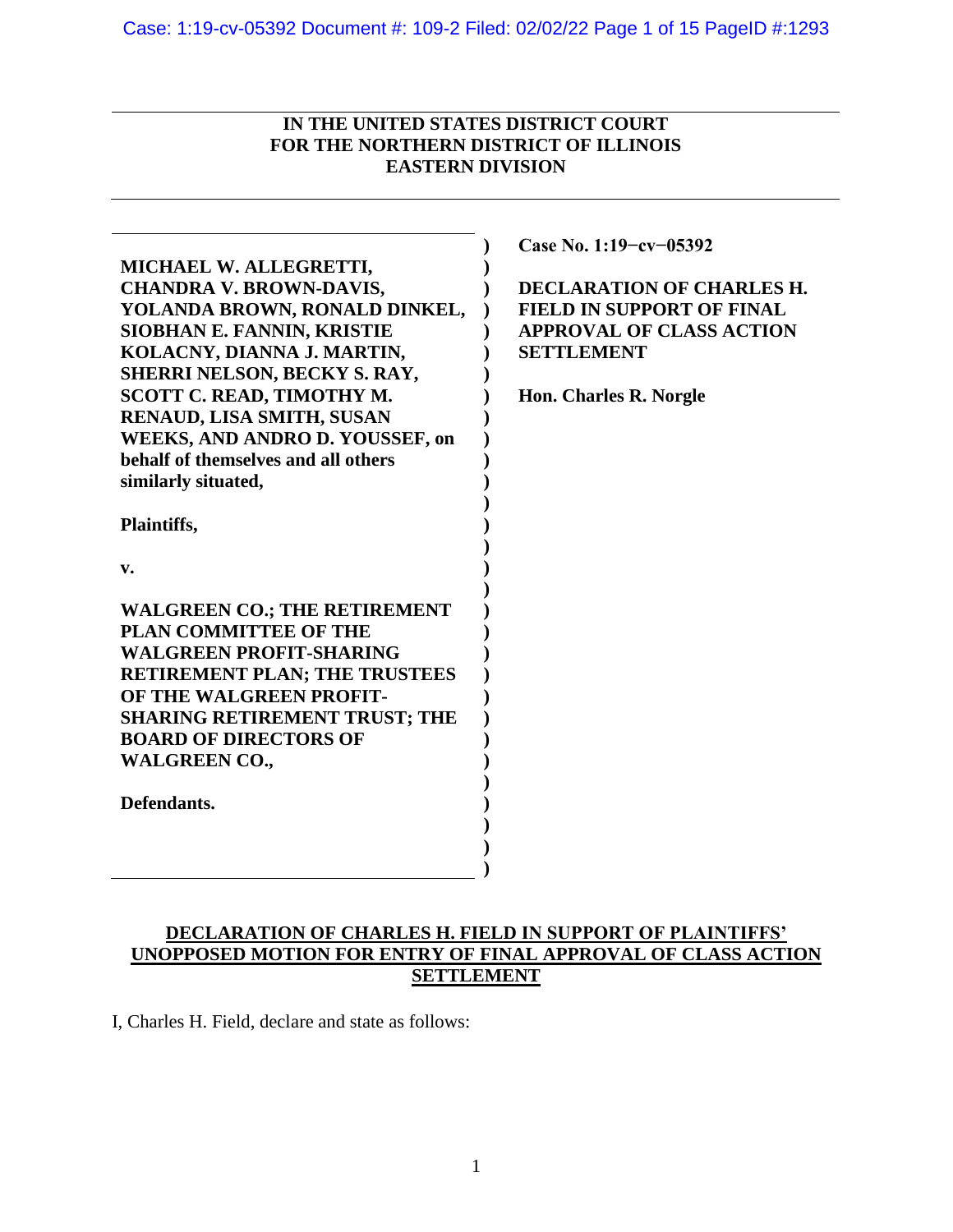#### Case: 1:19-cv-05392 Document #: 109-2 Filed: 02/02/22 Page 2 of 15 PageID #:1294

1. I am a partner at Sanford Heisler Sharp, LLP ("Sanford Heisler" or "Class Counsel") and class counsel for Plaintiffs in the above-captioned action. If called and sworn as a witness, I would testify competently as to the facts in this Declaration.

2. I submit this Declaration in support of Plaintiffs' Motion for Final Approval of Class Action Settlement. I believe the proposed settlement is fair, reasonable, and adequate in light of the benefits of settlement, the risks of defeat, and taking into account the potential damages should Plaintiffs prevail at trial.

3. Along with this Declaration, I incorporate my declarations in support of Plaintiffs' Motion for Entry of Preliminary Approval of Class Action Settlement (Doc. 99-2) and Plaintiffs' Motion for Attorneys' Fees, Reimbursement of Expenses, and Service Awards (Doc. 105-2).

4. Attached hereto as **Exhibit 1** is a Proposed Final Order Approving Class Action Settlement.

5. Attached hereto as **Exhibit 2** is the report of the independent fiduciary, Gallagher Fiduciary Advisors, LLC, who reviewed and approved of the Settlement on behalf of the Plan pursuant to ERISA Prohibited Transaction Class Exemption 2003-39.

#### **I. Brief Overview of the Pre-Suit Investigation, Litigation, and Settlement**

6. Sanford Heisler, and Local Counsel Barnow and Associates, P.C., have diligently worked to develop and advance the claims in this matter prior to filing the Complaint, throughout litigation, and in settlement.

7. As stated in my declarations at Doc. 99-2 at 7-8, and Doc. 105-2 at 5-6, Class Counsel undertook extensive and careful investigation to support the allegations in the Complaint and devoted a significant amount of time to the litigation.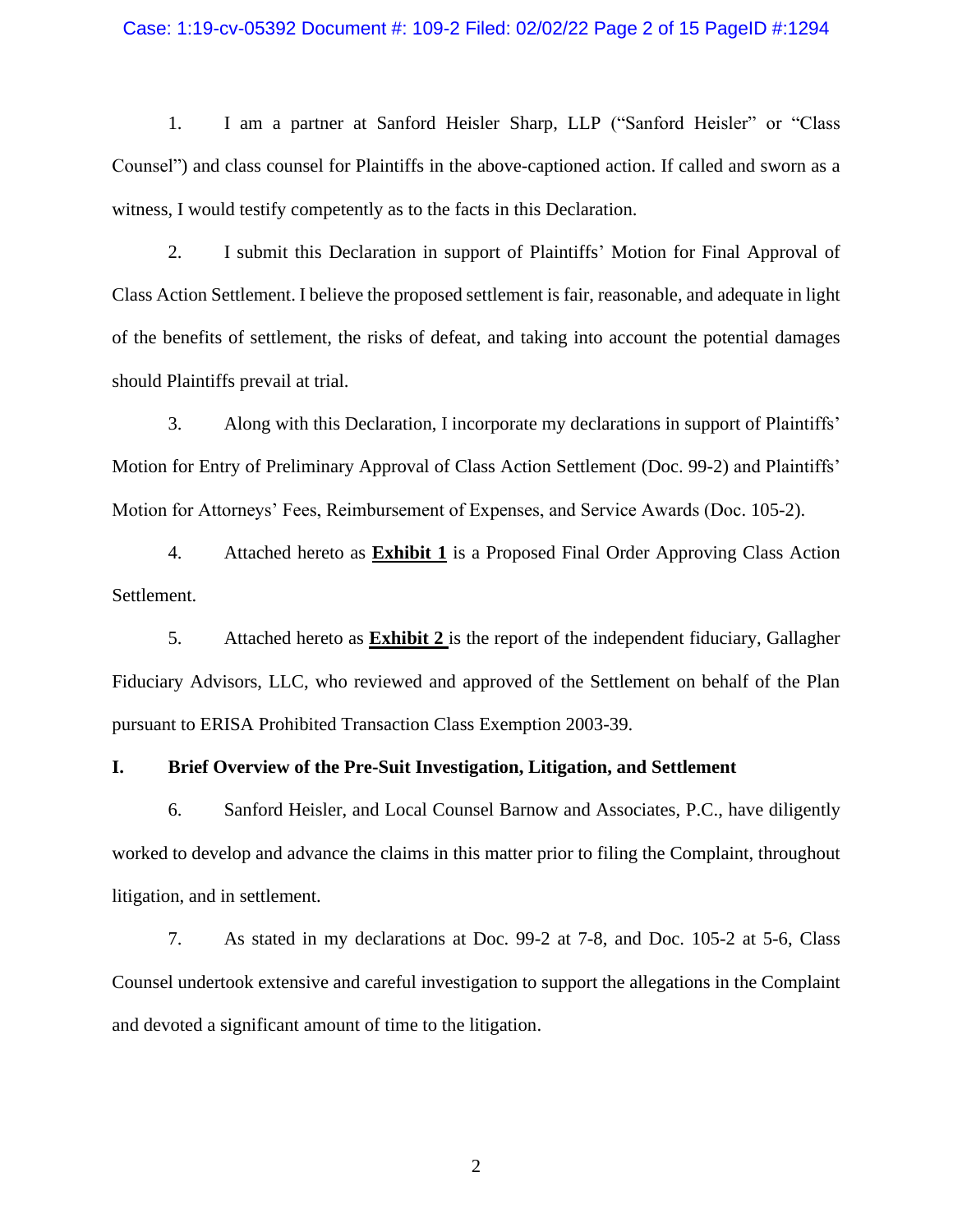#### Case: 1:19-cv-05392 Document #: 109-2 Filed: 02/02/22 Page 3 of 15 PageID #:1295

8. Plaintiffs' pre-suit investigation included detailed examination and review of Walgreen Profit-Sharing Retirement Plan (the "Plan") disclosure documents, the Plan's public filings with the Department of Labor, SEC filings of the Plan's investment options, and investment data on comparator funds and benchmarks. The pre-suit investigation also included interviews with over 160 current and former Plan participants.

9. Plaintiffs filed their Complaint on August 9, 2019 (Doc. 1) and an Amended Complaint on October 21, 2019 (Doc. 35). Defendants filed a motion to dismiss on November 4, 2019 (Doc. 37), which Plaintiffs largely defeated (Doc. 46). Following the Court's Order on Defendants' Motion to Dismiss, *id.*, the Parties engaged in an unsuccessful mediation with a respected Judicial Arbitration and Mediation Services ("JAMS") mediator, Robert A. Meyer, *Esq*. Following the failed mediation, discovery continued apace. During discovery, Plaintiffs issued 85 document requests to Defendants and Third Parties Ellwood & Associates (consultants for the Plan) and Northern Trust Corporation (the investment adviser of the Challenged Northern Trust Focus Target Retirement Trusts (the "Challenged Funds")). Plaintiffs reviewed many thousands of pages of materials that Defendants and Third Parties produced in response to these requests, issued interrogatories to Defendants, and took the 30(b)(6) deposition of the Defendant Plan Committee's corporate designee. Plaintiffs also produced a substantial number of documents and responded to interrogatories. Following this discovery, the parties resumed their arms-length settlement negotiations over a period of approximately six months. The parties finalized their agreement on September 30, 2021.

#### **II. The Relief Provided to the Class and the Plan of Allocation**

10. Under the terms of the Settlement Agreement, Defendants agreed to pay \$13,750,000 into a Settlement Fund. Defendants also agreed to provide Non-Monetary Relief,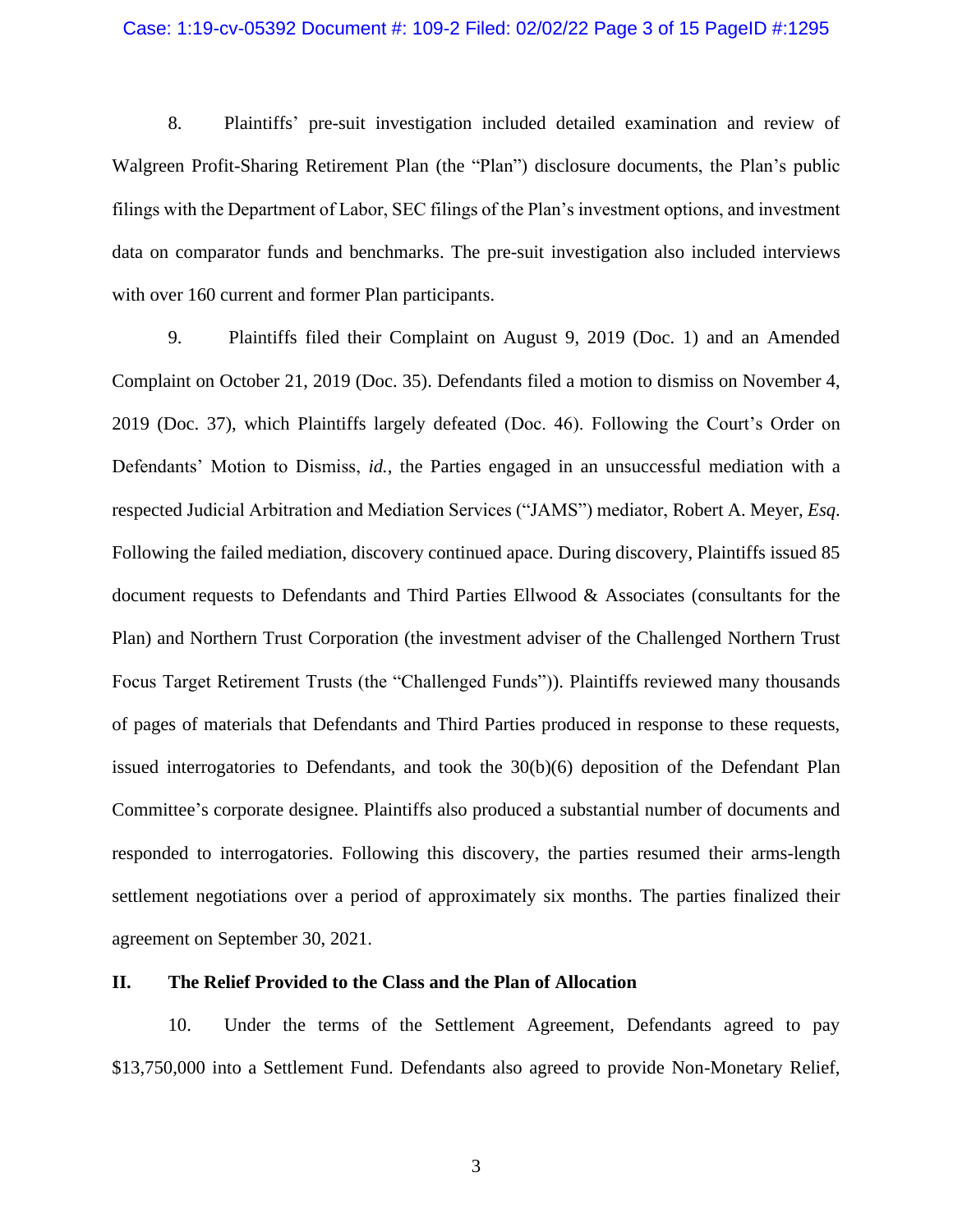#### Case: 1:19-cv-05392 Document #: 109-2 Filed: 02/02/22 Page 4 of 15 PageID #:1296

including: (1) Defendants confirmed that the Challenged Funds have been removed from the Plan in connection with a Request for Proposal relating to the Plan's target date fund structure and providers; and (2) for three years from the Effective Date of the Settlement, Defendants will continue to use an investment advisor to provide ongoing investment monitoring services for the Plan and, in considering and reviewing Plan investment options, Defendants shall consider, among other things, the information provided by the investment advisor.

11. Under the Plan of Allocation, all Class Members will receive a pro rata share of the Settlement Fund based on their Settlement Allocation Score. The Settlement Allocation Score will be based on each Class Member's quarterly balance in each Challenged Fund and each Fund's quarterly performance relative to a benchmark (Doc. 99-3 at ¶ 6.4.2). No Class Members with less than \$5 of damages will receive an award (*Id.* at ¶ 6.4.3). Any portion of the Net Settlement Amount remaining after distributions, including costs and taxes, shall be paid to the Plan for the purpose of defraying administrative fees and expenses of the Plan (*Id.* at ¶6.16).

#### **III. Preliminary Approval and Settlement Administration**

12. Plaintiffs filed their Unopposed Motion for Preliminary Approval of the Class Action Settlement on October 22, 2021 (Doc. 99), and the Court granted preliminary approval of the Settlement on November 1, 2021. Doc. 101.

13. The Settlement Administrator reports that it distributed the court-approved Class Notice—which includes relevant details regarding the Settlement, class membership, and allocation of the settlement fund—to nearly 195,000 Class Members by December 1, 2021. Pursuant to the Court's Order, the Settlement Website was also published on the web by December 1, 2021. The Website includes a copy of the Class Notice (Doc. 103-1), Former Participant Rollover Form (Doc. 99-4), and relevant docket filings, including Plaintiffs' Motion for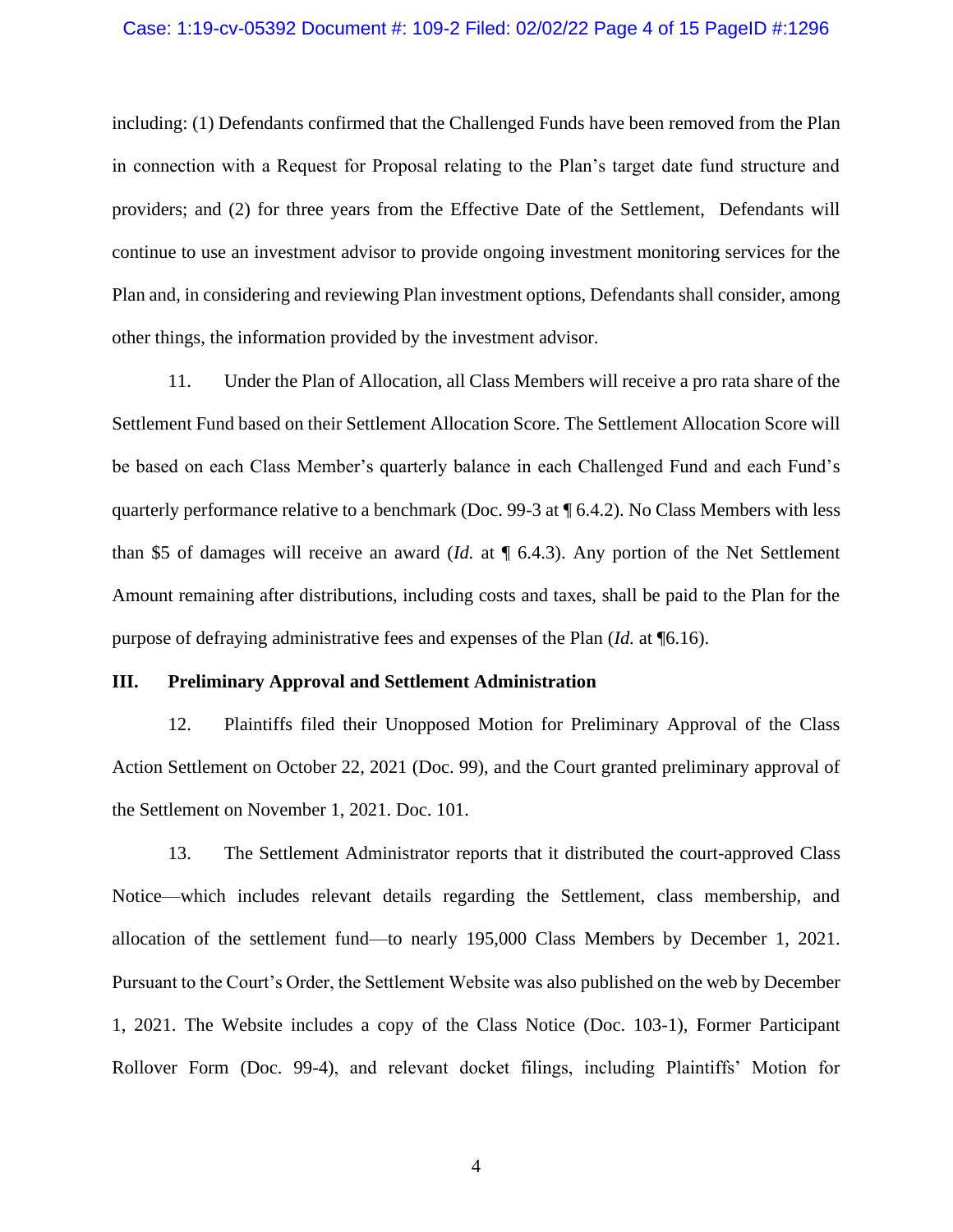#### Case: 1:19-cv-05392 Document #: 109-2 Filed: 02/02/22 Page 5 of 15 PageID #:1297

Preliminary Approval (Doc. 99); the Court's Order Granting Preliminary Approval (Doc. 101); the Court's Order Scheduling the Fairness Hearing (Doc. 102); Plaintiffs' Motion for Attorneys' Fees, Reimbursement of Expenses, and Service Awards (Doc. 105); and the Court's Order Granting Plaintiffs' Motion for Attorneys' Fees, Reimbursement of Expenses, and Service Awards. (Doc. 107).

14. Since December 1, 2021, Class Counsel have responded to questions from seven Class Members. Only one Class Member out of approximately 195,000 filed an objection. Plaintiffs are filing a response in opposition to this objection.

#### **IV. Attorneys' Fees, Expenses, and Service Awards**

15. On January 3, 2022, Plaintiffs filed their Motion for Attorneys' Fees, Reimbursement of Expenses, and Service Awards. (Doc. 105). This Motion was also posted on the settlement website. In the Motion, Class Counsel requested attorneys' fees and costs in the amount of \$4,583,333.33 and service awards of \$15,000 for each Class Representative. Defendants did not oppose the motion, and at the time of filing, no objections had been filed. The Court granted the motion on January 5, 2022 (Doc. 106-107).

16. As discussed, *infra*, the independent fiduciary, Gallagher Fiduciary Advisors, LLC, reviewed the settlement and Plaintiffs' Motion for Attorneys' Fees, Reimbursement of Expenses, and Service Awards and found the fee request to be reasonable.

#### **A. Counsel's Detailed Investigation and Extensive Prosecution of this Case.**

17. As detailed in the declarations I previously filed with the Court (Doc. 99-2 at ¶¶ 7- 8 and Doc. 105-2 at ¶¶ 5-6), Class Counsel dedicated a significant amount of time and labor to this case, all on a contingency basis. Class Counsel's work on this matter included, *inter alia*: investigating the Plan and the Challenged Funds prior to filing the Complaint; drafting and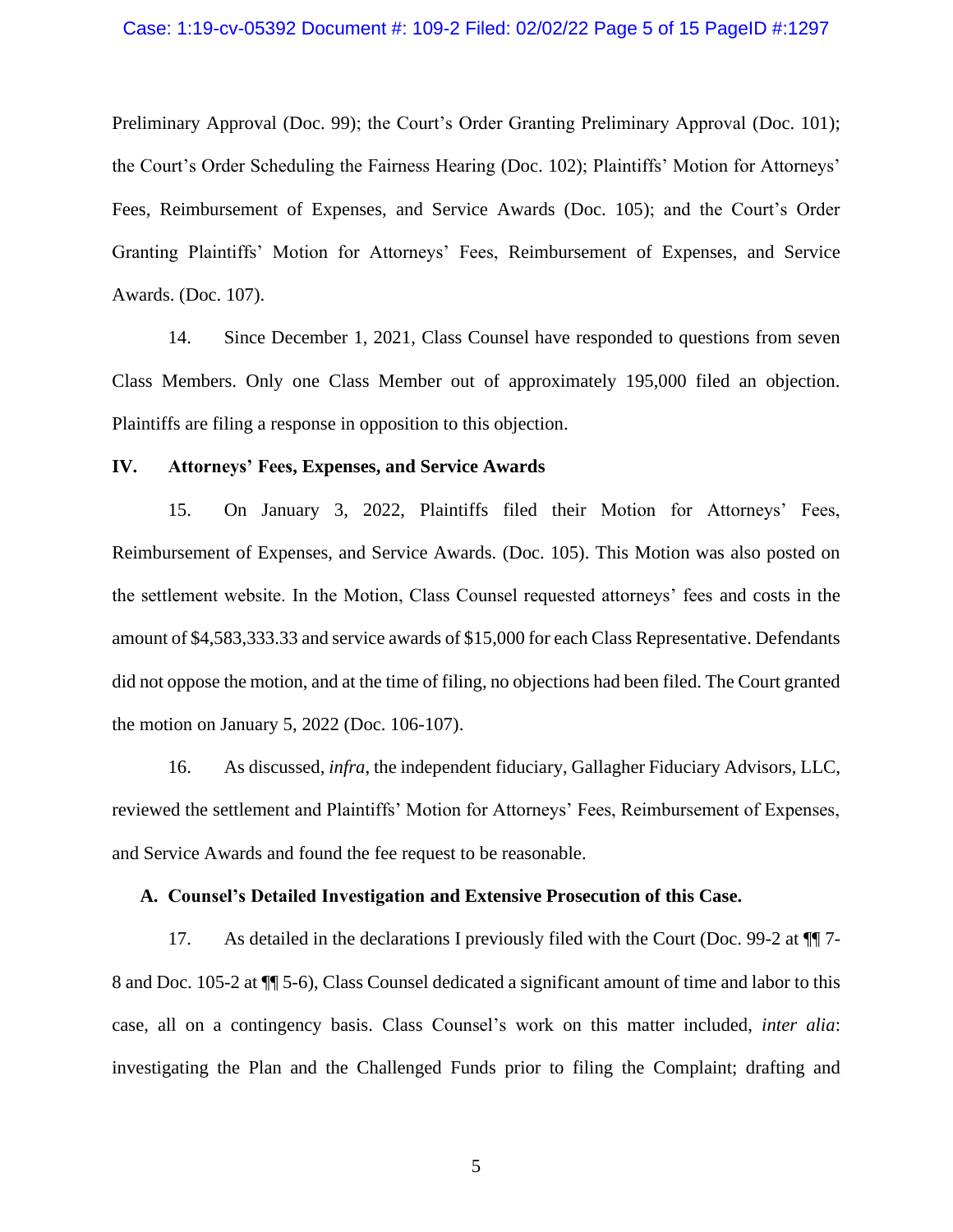#### Case: 1:19-cv-05392 Document #: 109-2 Filed: 02/02/22 Page 6 of 15 PageID #:1298

amending complaints; briefing (and largely prevailing on) a motion to dismiss; filing an unopposed motion for class certification; working with a damages expert; and engaging in substantial discovery, including serving and responding to interrogatories and requests for production, reviewing thousands of documents, taking the deposition of Defendant Plan Committee's 30(b)(6) witness, producing documents, and serving third-party subpoenas (*e.g.* Doc. 99-2, ¶¶7–8; Doc. 105-2 at ¶¶ 6-7). In total, as of December 20, 2021, Class Counsel had expended over 3,559 hours prosecuting this case, leading to a lodestar of approximately \$2,245,852.40. Doc. 105-2 at ¶¶ 40- 41*.* Since December 20, 2021, Class Counsel has spent over 36 hours on this matter (excluding work on the Motions for Attorneys' Fees, Reimbursement of Expenses, and Service Awards), leading to over \$31,335.30 in additional lodestar. If the Court grants final approval, Class Counsel will continue overseeing the administration of the settlement and responding to any inquiries from Class Members.

### **B. Class Representatives' Dedicated Efforts on Behalf of the Class and the Plan**

18. The Service Awards are designed to compensate the Class Representatives for their dedicated service in pursuing the class claims and achieving a recovery on behalf of the Plan. Each of the Class Representatives has undertaken substantial efforts and risks on behalf of the Class Members and the Plan, without which the Settlement could not have been achieved.

19. The Class Representatives spent significant time in service to the Class by consulting with Class Counsel on a variety of issues, reviewing and providing input on the Complaint, actively participating in discovery, and consulting with Class Counsel on the resolution of this case. During the pre-suit investigation, the Class Representatives gathered documents and spent hours speaking with Class Counsel to help them develop an understanding of the Plan. During litigation, among other efforts, they furnished numerous documents to Class Counsel and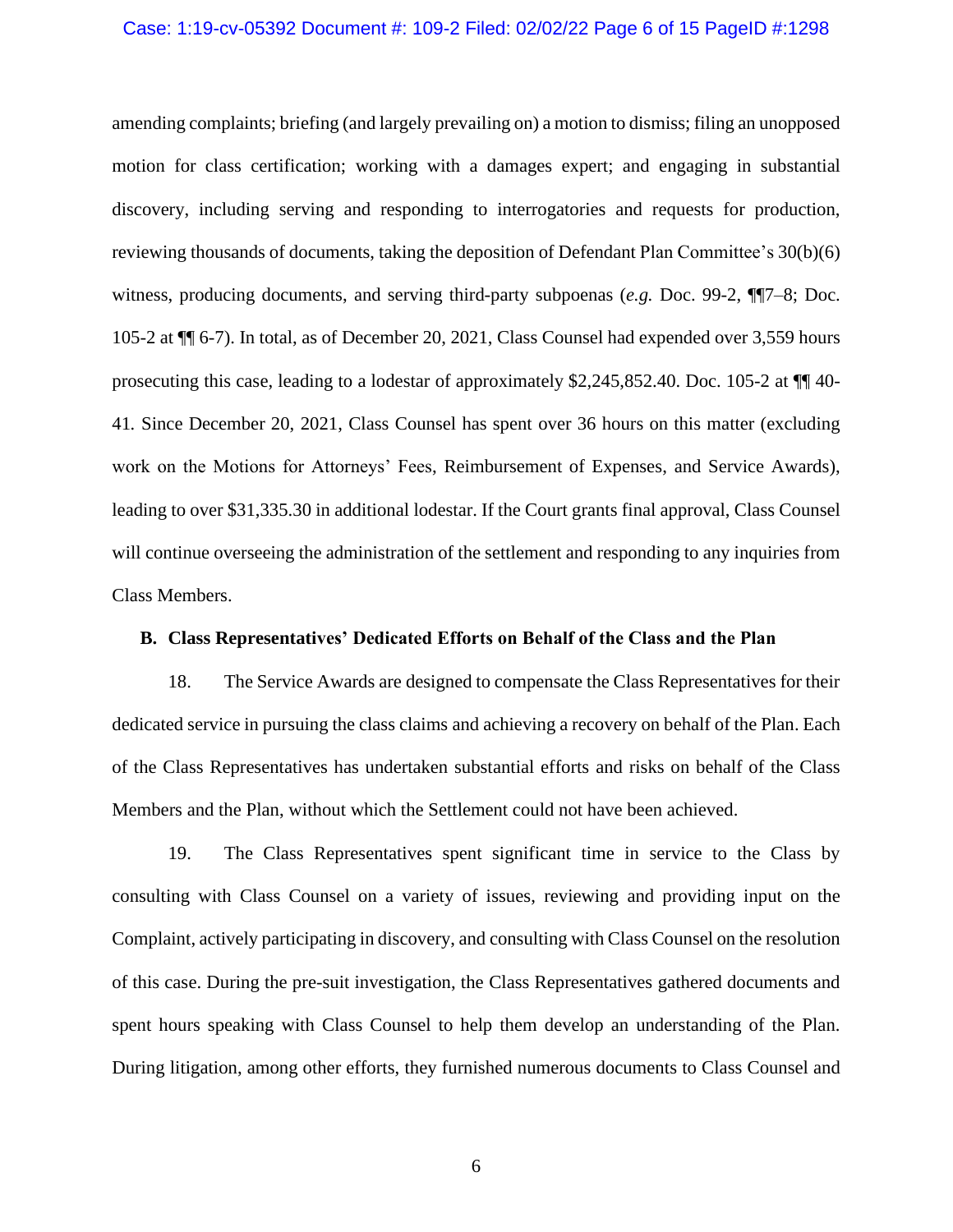#### Case: 1:19-cv-05392 Document #: 109-2 Filed: 02/02/22 Page 7 of 15 PageID #:1299

to Defendants in response to document requests; they provided written interrogatory responses to Defendants; and they filed declarations in support of the Motion for Class Certification and in support of the Motion for Preliminary Approval (Docs*.* 69-5—69-18; 99-11—99-24). Throughout the investigation and litigation of the matter, Class Representatives have maintained regular contact with Class Counsel to stay apprised on the progress of the action and engage in each step of the settlement negotiations process. In sum, Class Representatives faithfully attended to their duties to act on behalf of other current and former Plan participants and pursued significant relief for the Plan.

#### **V. Class Members' Overwhelmingly Favorable Response to the Settlement**

20. The Class Members received notice that fairly apprised them of the terms of the proposed settlement and the options that were open to them.

21. After the Court granted preliminary approval of the Settlement on November 1, 2021, (Doc. 101), Sanford Heisler supervised the efforts of the Settlement Administrator, Analytics Consulting LLC, to disseminate the Court-approved Class Notice pursuant to the Court's Order.

22. The Court-approved Notice informed Class Members that Class Counsel would request \$15,000 in Service Awards for each Class Representative and \$4,583,333.33 for attorneys' fees and costs. The Notice also included a settlement website [\(www.walgreenserisa.com\)](http://www.walgreenserisa.com/) and a toll-free telephone support line (1-833-608-2386) so Class Members could learn more about the case.

23. Sanford Heisler also reviewed and approved the information made available to Class Members on the settlement website, including: (1) court filings; (2) the Notice; (3) the Former Participant Rollover Form; (4) a list of important deadlines; and (5) contact information to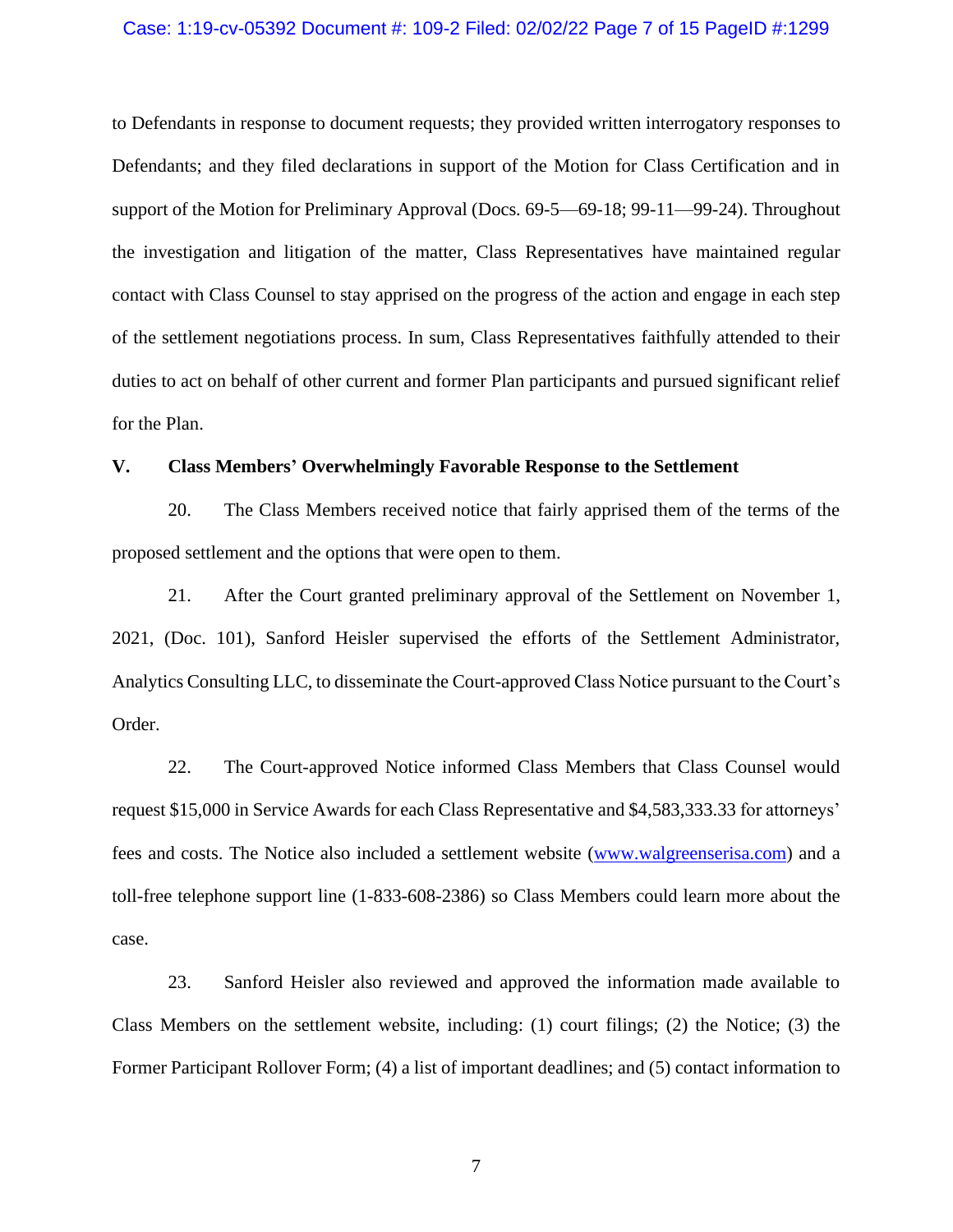#### Case: 1:19-cv-05392 Document #: 109-2 Filed: 02/02/22 Page 8 of 15 PageID #:1300

find out more information. Class Counsel also responded to questions from Class Members who directly contacted Class Counsel.

24. Only one class member out of approximately 195,000 objected to the settlement. Plaintiffs are filing a response in opposition to that objection.

#### **VI. An Independent Fiduciary Found the Settlement Fair and Reasonable**

25. Pursuant to the terms of the Settlement, an independent fiduciary, Gallagher Fiduciary Advisors, LLC, evaluated the Settlement for compliance with ERISA Prohibited Transaction Class Exemption 2003-39. On January 13, 2022, Gallagher issued a report finding the settlement to be fair and reasonable and approving the settlement on behalf of the Plan. In connection with its report, Gallagher reviewed Plaintiffs' Motion for Attorneys' Fees, Reimbursement of Expenses, and Service Awards, and found the fee request to be reasonable. Gallagher also reviewed the objection filed on January 7, 2022. The objection did not prevent Gallagher from approving the settlement. The Report is attached hereto as **Exhibit 2**.

#### **VII. Class Counsel's Qualifications and Support for the Settlement**

26. As detailed in my prior declarations (Doc. 99-2 & Doc. 105-2), Sanford Heisler Sharp, LLP and the attorneys litigating this action have extensive experience in class action litigation, employment litigation, and financial services matters.

#### **A. Sanford Heisler Sharp, LLP Overview**

27. Sanford Heisler Sharp has been engaged in the practice of law for over 15 years and is devoted to representing the interests of employees, consumers, and investors. The firm has offices in New York, Washington, D.C, Baltimore, Nashville, San Diego, and San Francisco, and currently employs over 50 attorneys and a sizeable staff of legal assistants and information technology professionals.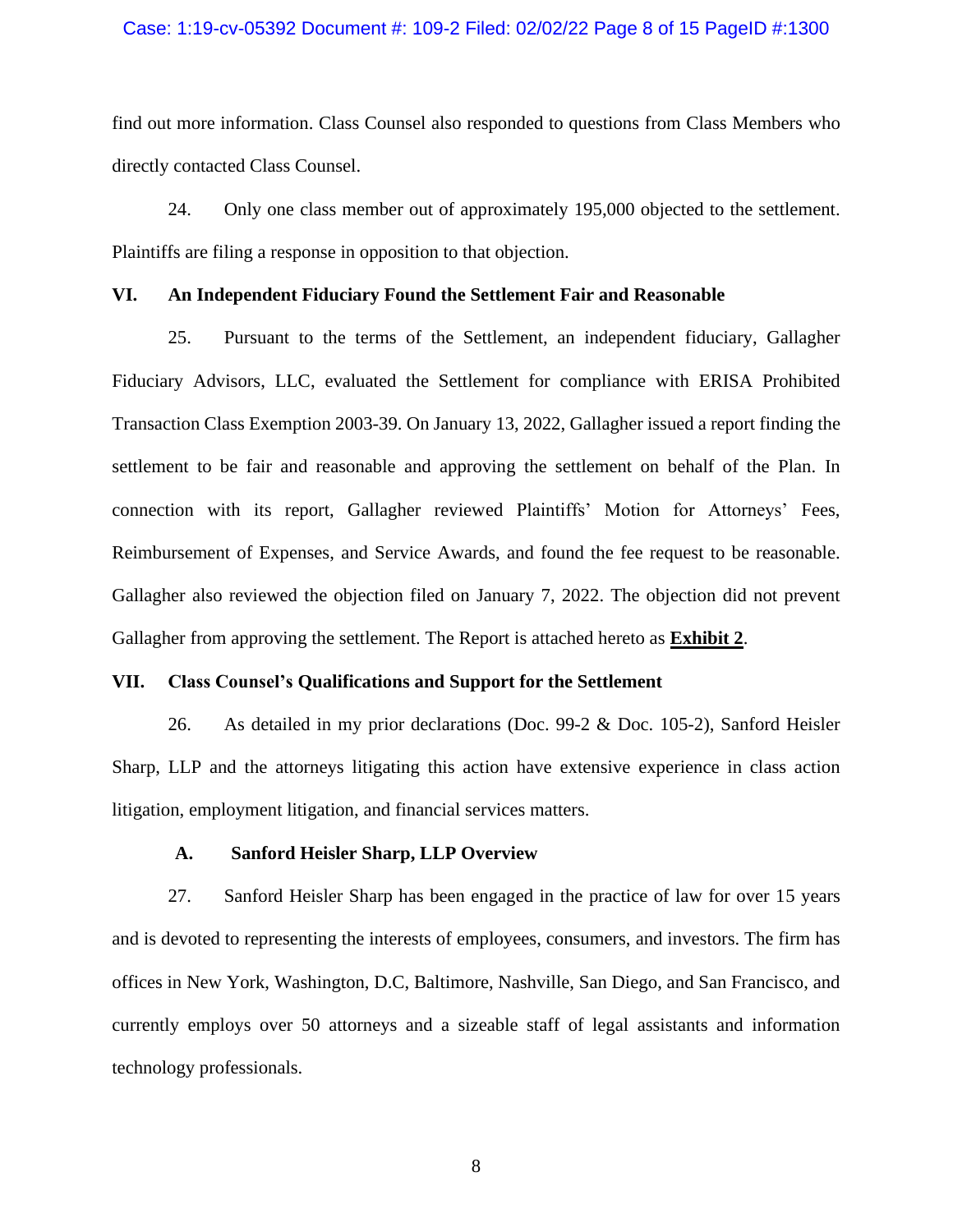#### Case: 1:19-cv-05392 Document #: 109-2 Filed: 02/02/22 Page 9 of 15 PageID #:1301

28. Sanford Heisler Sharp has extensive class action experience, has been appointed lead counsel or co-counsel in scores of class actions, and has recovered hundreds of millions of dollars for its clients, including in: *Velez v. Novartis Pharmaceuticals Corp.*, No. 04-cv-9194 (S.D.N.Y) (jury verdict of \$250 million in punitive damages awarded to more than 7,000 female sales representatives and \$3.6 million compensatory damages awarded to 12 class members.); *In re Novartis Wage and Hour Litigation*, No. 06-MD-1794 (S.D.N.Y.) (class action alleging overtime misclassification; settled for \$99 million); *Barrett et al. v. Forest Laboratories*, Inc. et al., No. 1:12-cv-05224-RA (S.D.N.Y.) (\$4 million class settlement in gender discrimination class action for pay, promotion, and pregnancy discrimination claims); *Wellens et al. v. Daiichi Sankyo, Inc.*, No. C 13-00581 (N.D. Cal.) (\$8.2 million class settlement in gender discrimination case); *Smith et al. v. Merck & Co., Inc.*, No. 3:13-cv-02970 (D.N.J.) (\$6.2 million class settlement involving pay, promotion, and pregnancy discrimination claims); *Jane Doe 2 v. The Georgetown Synagogue et al.*, Civil Action No. 2014 CAB 8073 (D.C. Super. Ct. 2018) (\$14.25 million settlement on behalf of victims of secret videotaping); *Dickerson et al. v. Novartis Corp. et al.*, No. 15-CV-1980 (S.D.N.Y.) (\$8 million class settlement in gender discrimination class case); *Pan v. Qualcomm Incorporated et al.*, 3:16-cv-01885-JLS-DHB (S.D. Cal.) (\$19.5 million gender discrimination class settlement); *Rapuano v. Trustees of Dartmouth College*, No. 1:18-cv-01070- LM (D.N.H.) (Title IX action resulting in \$14,000,000 class settlement); *Price, et al. v. Eaton Vance Corp.*, Case No. 18-12098-WGY (D. Mass.) (\$3.45 million ERISA class settlement); and *Karg, et al. v. Transamerica Corporation*, et al., Case No. 1:18-cv-00134-CJW-KEM (N.D. Iowa.) (certified class; settled for \$5.4 million).

29. Among the many accolades the Firm has received, Sanford Heisler Sharp has been recognized as an "AV" rated firm, the "Employment Group of the Year" by Law360 (2016, 2018,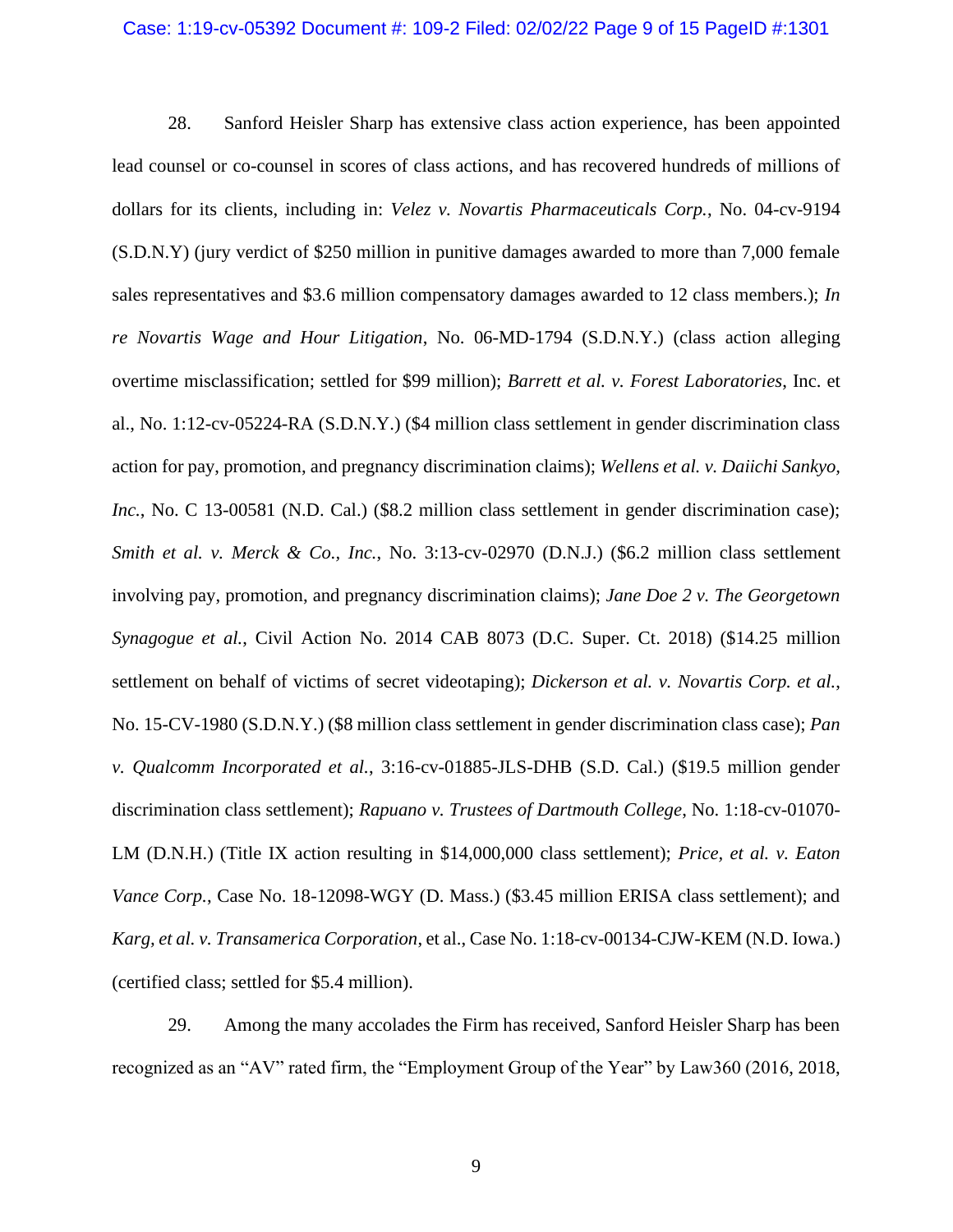#### Case: 1:19-cv-05392 Document #: 109-2 Filed: 02/02/22 Page 10 of 15 PageID #:1302

2019, and 2021), the "Best Law Firm National Tier 1 Employment Firm" by U.S. News & World Report (2016 to 2021), "Elite Trial Lawyers" by the National Law Journal (2014, 2015, 2019, and 2021), and "Labor & Employment Employee-Side Firm of the Year" by Benchmark Litigation (2020 and 2021).

30. In addition, Sanford Heisler Sharp has received praise from numerous courts for its work. Sanford Heisler Sharp has been repeatedly recognized for its superb representation of its clients and high standing at the bar. For example, at the final fairness hearing in *Price v. Eaton Vance*, the court remarked "this is lawyers operating as lawyers should, representing their client, putting their client's interest first, and having due regard for the uncertainties of litigation."

31. At the November 19, 2021 fairness hearing in *Karg v. Transamerica*, the court noted that "the litigation has been very well done" and further remarked that "I deeply appreciate the quality of the work and the way in which counsel have worked together to resolve this important case."

32. In *Velez et al. v. Novartis Pharmaceuticals Corp.*, the court observed that the firm had achieved an "extraordinary" result: "This was a well-prepared case. It was a brilliantly tried case by plaintiff's counsel . . . and it yielded a one-of-a-kind result, and that has led to a one-of-akind settlement."

33. In *Jane Doe 2 v. The Georgetown Synagogue et al.*, Civil Action No. 2014 CAB 8073 (D.C. Super. Ct. 2018), the court concluded the case by praising the work of counsel on the case, stating, "I commend you highly for the work that you've done, the skill that you've demonstrated, and for the significant outcome that has occurred as a result of those efforts."

34. In addition, at the final fairness hearing in *Hernandez et al. v. C&S Wholesale Grocers, Inc.*, No. 7:06-CV-02675 (S.D.N.Y. 2008), the court described the firm as "exceptionally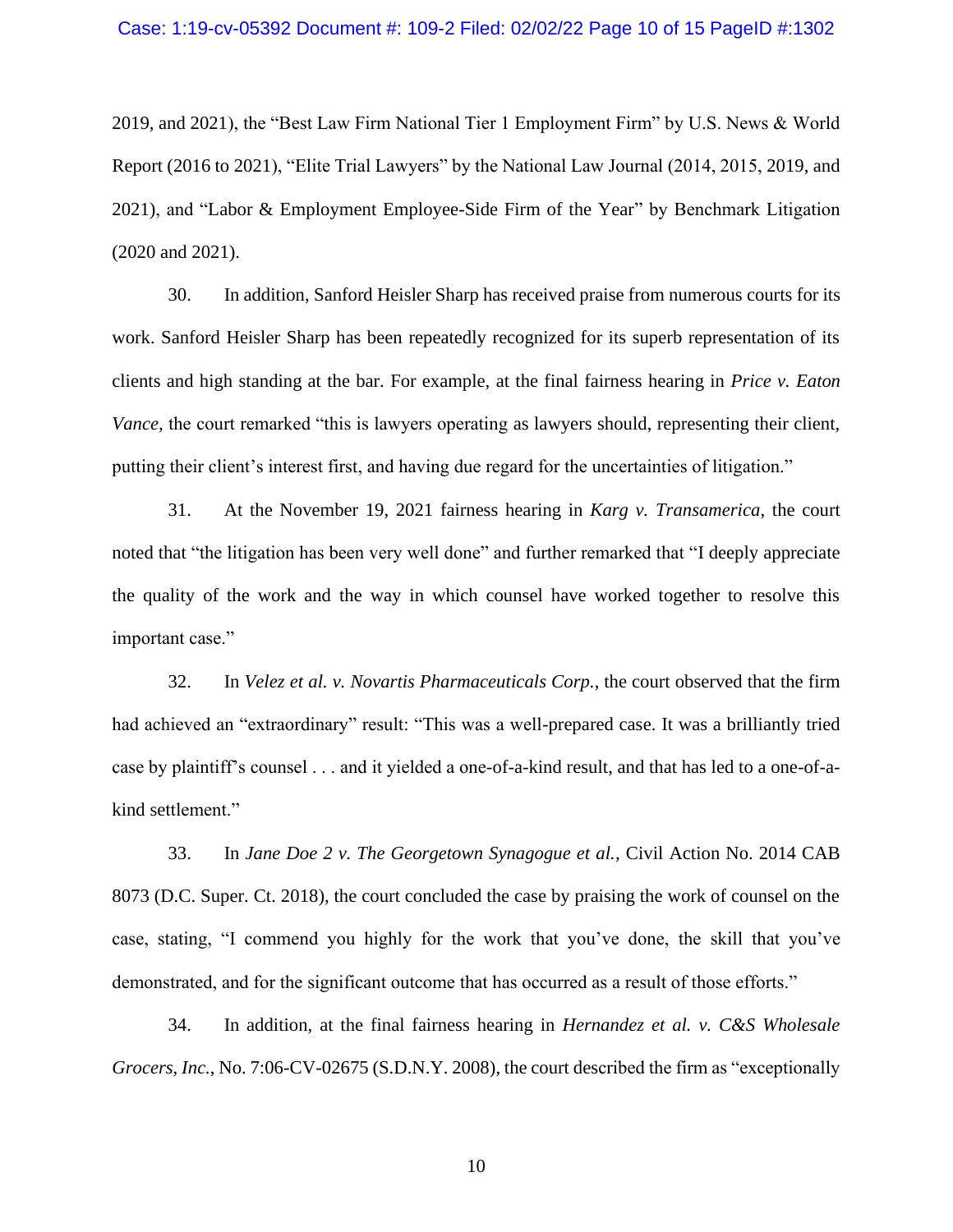able and experienced," praised "the work that counsel have put in, not just in terms of the quantity, but what it was that counsel did, with obviously the tremendous amount of work," and acknowledged that counsel achieved a highly favorable result in a very complex dispute.

#### **B. Sanford Heisler Sharp's Experienced Attorneys Staffed on This Matter**

35. As co-lead Class Counsel in this matter, I worked with David Tracey and a team of other highly qualified attorneys and legal assistants.

#### **A. Charles H. Field**

36. I am licensed to practice law in the State of California. I am admitted to practice in the Southern District of California and have been admitted to practice *pro hac vice* in several federal district courts across the country. A list of jurisdictions and courts in which I have been admitted *pro hac vice* is set forth below:

- Southern District of New York
- District of Massachusetts
- Northern District of Georgia
- Northern District of Iowa
- Northern District of Illinois
- District of Minnesota
- Western District of Washington

I am in good standing in every jurisdiction in which I have been admitted to practice.

37. I have been actively engaged in the practice of law since 1987 and have substantial experience in dealing with fiduciary duty and investment management issues and complex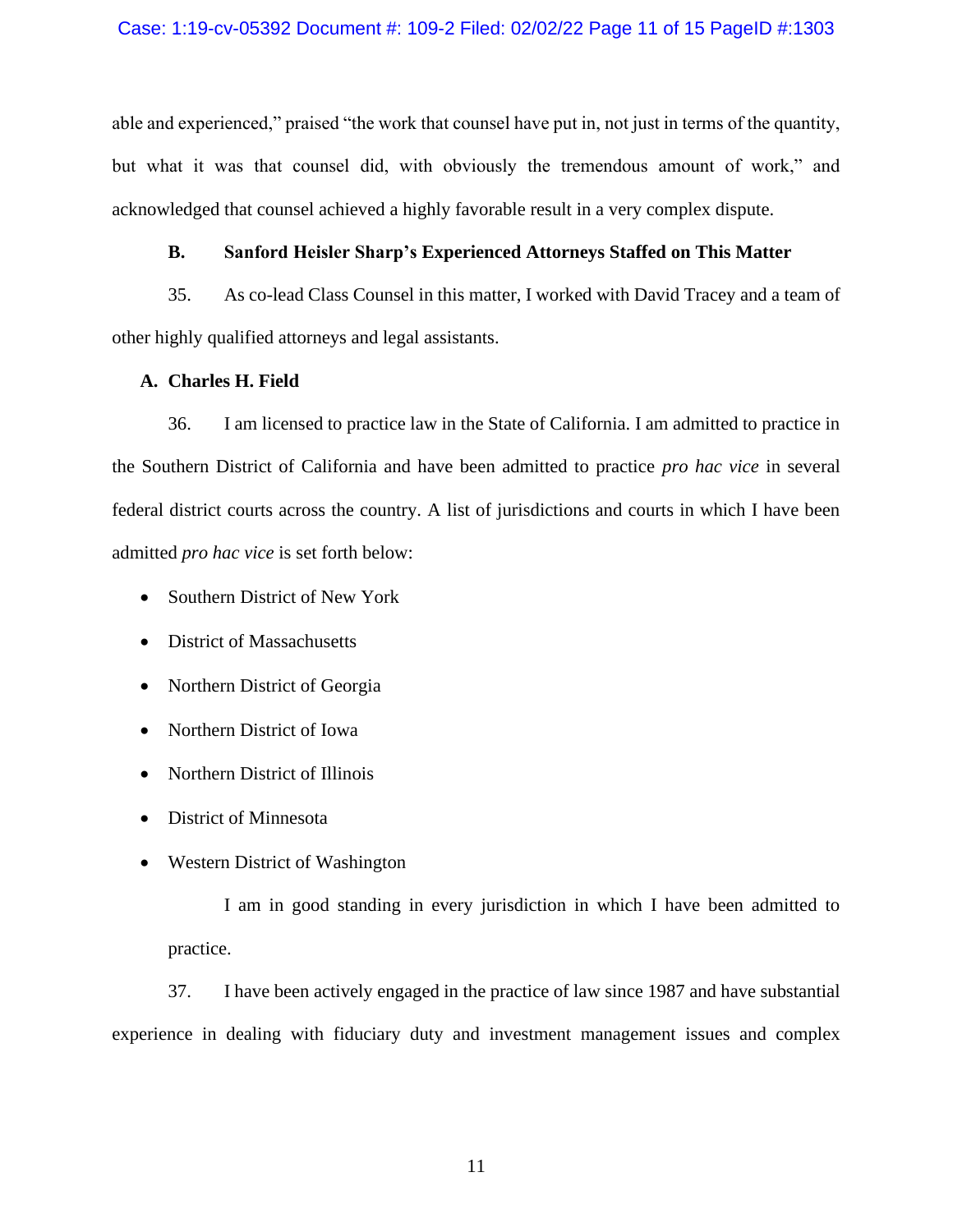#### Case: 1:19-cv-05392 Document #: 109-2 Filed: 02/02/22 Page 12 of 15 PageID #:1304

investment products. Since joining Sanford Heisler Sharp in April 2015, my practice has focused exclusively on financial services litigation.

38. As the Chair of the firm's Financial Services Litigation Practice Group, I have spearheaded a number of cases against financial services companies. In addition to this action, I have been appointed Co-Lead Counsel in the following ERISA class actions: *In Re GE ERISA Litigation*, (Case No. 1:17-cv-12123-IT) (D. Mass.) (pending); *Snyder et al. v. UnitedHealth Group, Inc. et al.*, Case No. 21-cv-01049 (D. Minn.) (pending); and *Karg, et al. v. Transamerica Corporation*, et al., Case No. 1:18-cv-00134-CJW-KEM (N.D. Iowa.) (settled for \$5.4 million). In addition, I am counsel of record in the following pending certified and proposed class actions involving breach of fiduciary duty claims under ERISA: *Pizzaro et al. v. Home Depot et al.*, Case No. 1:18-cv-01566-WMR (N.D. Ga.); *Cutrone et al. v. The Allstate Corp. et al*., Case No. 1:20 cv-06463 (N.D. Ill.); *Daly v. West Monroe Partners Inc. et al.*, Case No. 21-cv-06805 (N.D. Ill.); *Mattson v. Milliman, Inc, et al.*, Case No. 2:22-cv-00037 (W.D. Wash.). Finally, I was counsel of record in *Price, et al. v. Eaton Vance Corp.*, Case No. 18-12098-WGY (D. Mass.), an ERISA class action that settled for \$3.45 million.

39. Prior to joining Sanford Heisler Sharp, I served as the General Counsel, Managing Director, and Chief Legal Officer of an SEC registered investment management firm that furnished investment management services to ERISA retirement plans, cities and towns, endowments, and investment companies. The firm's assets under management are approximately \$50,000,000,000.

40. During my 17-year tenure there, I oversaw the firm's compliance with ERISA, as well as federal and state securities laws, including the federal fiduciary duty standards embodied in the Investment Advisers Act of 1940. I served on the firm's various investment and investment performance committees and securities valuation committees. I also served on the Boards of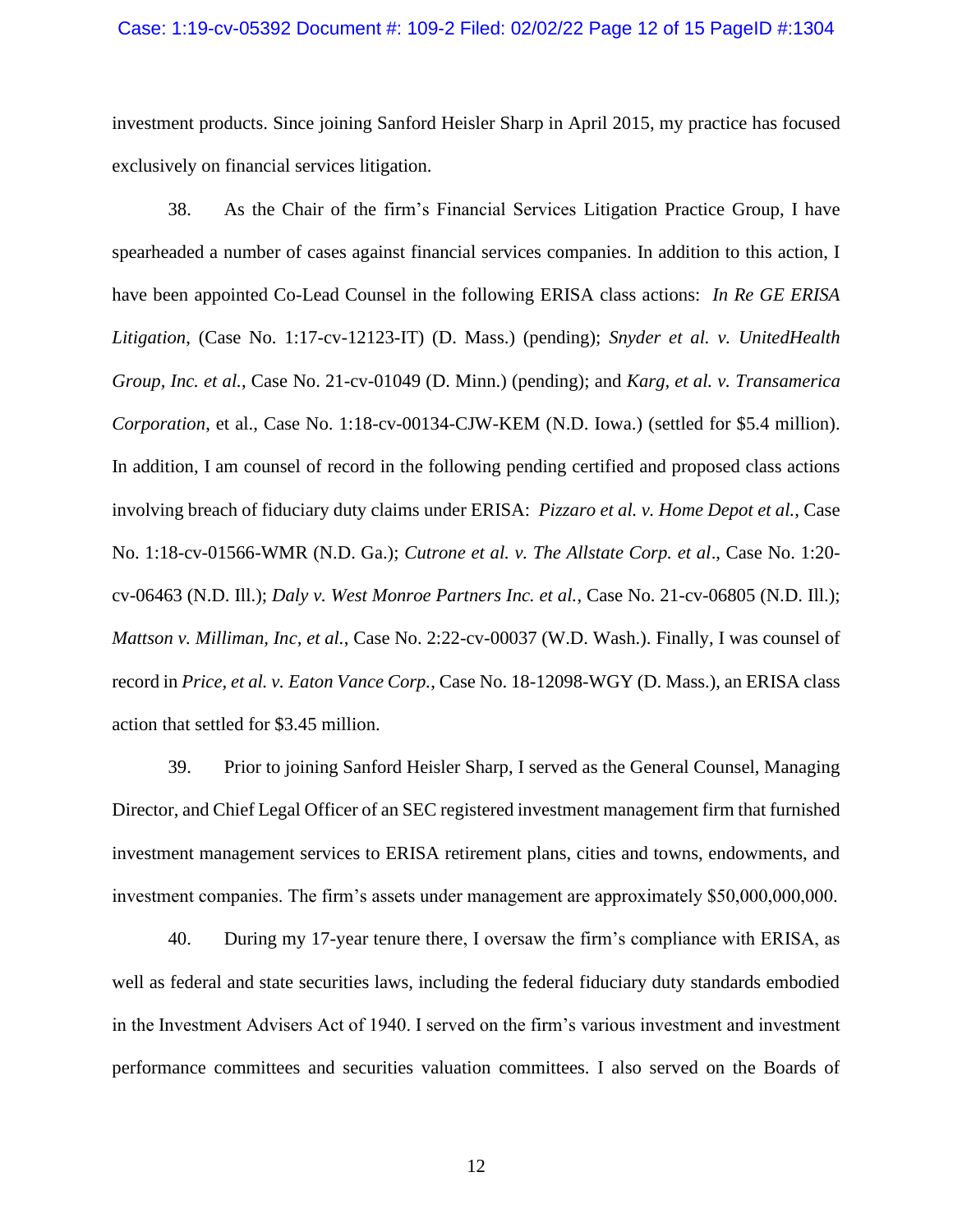#### Case: 1:19-cv-05392 Document #: 109-2 Filed: 02/02/22 Page 13 of 15 PageID #:1305

Directors of various investment funds, similar to the types of funds at issue here, that invested billions of dollars in the global securities markets.

41. As an investments industry lawyer, I constructed hundreds of investment funds that are the very type at issue in this case and was responsible for overseeing their compliance with U.S. securities laws and, in some cases, the law of the jurisdiction of organization (e.g. Mauritius, Ireland, Cayman Islands). My responsibilities also included overseeing fund administration and operations, which included monitoring fund performance and the costs and adequacy of third-party service providers.

42. In 2021, I was named a National Law Journal Employment Trailblazer (2021) and to the Lawdragon 500 Leading Plaintiff Employment Lawyer list (2021). I have been interviewed by CNBC's Closing Bell, the Wall Street Journal, Barron's, Law 360, and several trade publications dealing with ERISA and investment issues.

43. I received my law degree from McGeorge Law School in 1986 and my B.A. from Indiana University in 1977.

#### **B. David Tracey**

44. David Tracey is Co-Chair of the Public Interest Litigation Practice Group and a Partner at Sanford Heisler Sharp, LLP ("Sanford Heisler Sharp"). He is counsel for the Plaintiffs in the above-captioned action.

45. He received his law degree *magna cum laude* from New York University School of Law in 2013 and his B.A. *magna cum laude* from Yale University in 2008. He served as a clerk for the Honorable Garland E. Burrell Jr., Senior Judge for the United States District Court, Eastern District of California from 2013 to 2014. He is licensed to practice law in New York and New Jersey. He has also been admitted to practice before the United States District Courts for the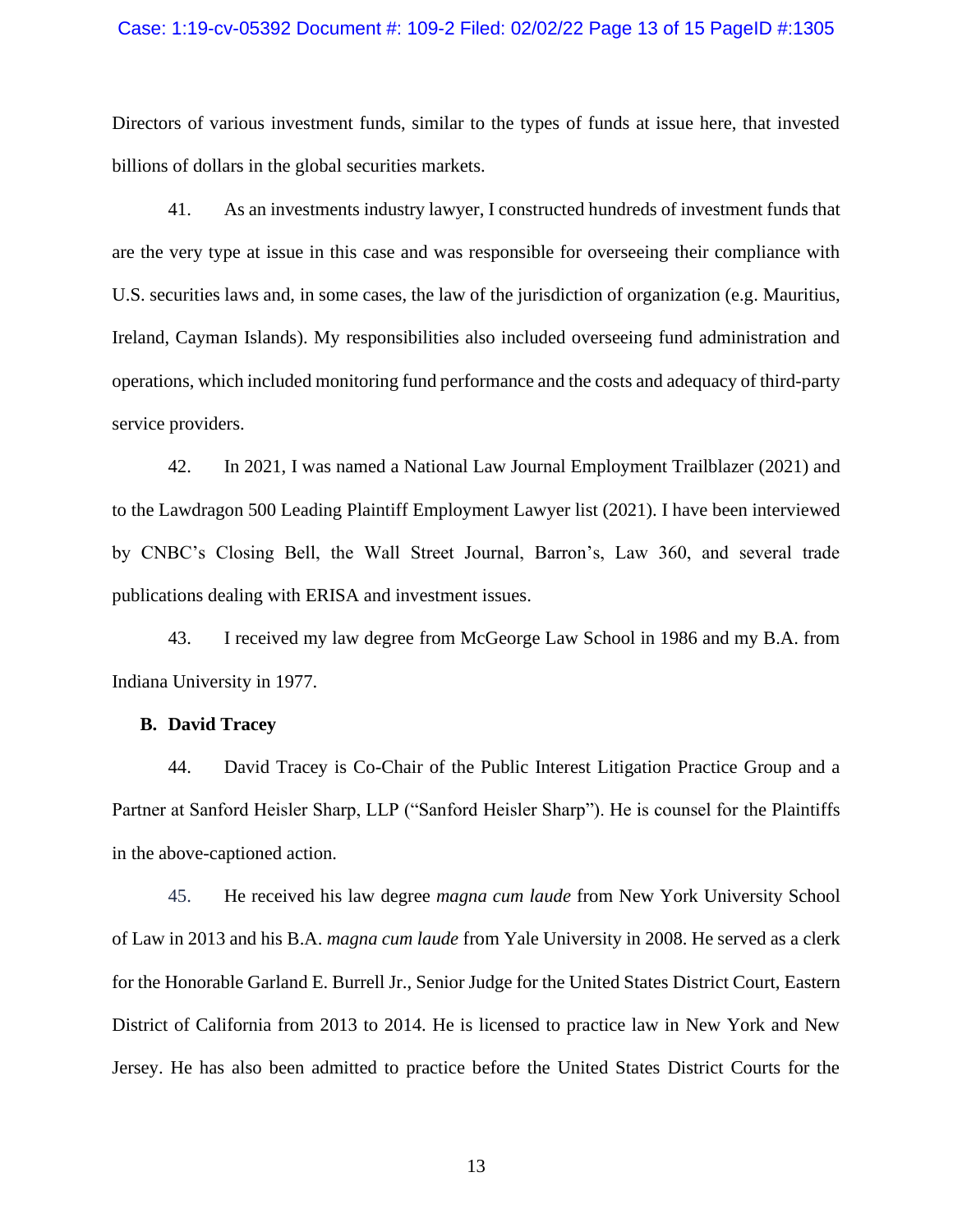Southern District of New York, Eastern District of New York, the District of New Jersey, and the United States Court of Appeals for the Second Circuit. He is admitted to this Court *pro hac vice* for this matter.

46. As co-chair of Sanford Heisler Sharp's Public Interest Litigation Practice Group, Mr. Tracey has been significantly involved the firm's ERISA matters. He served as counsel in *Price v. Eaton Vance*, Case No. 18-12098 (D. Mass.), an ERISA action concerning alleged 401(k) mismanagement that reached a class settlement, and was appointed Co-Lead Counsel in *Karg et al. v. Transamerica Corporation et al*, Case No. 1:18-cv-00134-CJW-KEM (N.D. Iowa.), an ERISA class action that settled for \$5.4 million. He also currently serves as counsel in the ERISA class action *Pizzaro et al. v. The Home Depot, Inc. et al.*, 18-cv-01566 (N.D. Ga.). In the instant action, he has been intimately involved in all aspects of the litigation, including drafting the initial complaint, contributing to Plaintiffs' Motion for Class Certification, managing Plaintiffs' discovery efforts, engaging in negotiations with opposing counsel, and overseeing matters relating to settlement administration.

47. In addition to his ERISA practice, Mr. Tracey has been involved in numerous certified and proposed class and collective actions, asserting civil rights claims, worker's rights claims, and consumer protection claims. Among his involvement in employment discrimination actions, he served as counsel in *Barrett, et al., v. Forest Laboratories, Inc.*, et al., 12-cv-05224 (S.D.N.Y.), a nationwide gender discrimination action that resolved on a class basis for \$4 million. He also served as counsel in *Gruber v. Starion Energy, Inc.*, Case No. X03-HHD- CV17-6075408- S (Conn. Sup. Ct.), a consumer fraud action that resolved on a class basis for \$2.58 million.

#### **C. Class Counsel Strongly Supports Final Approval of This Settlement**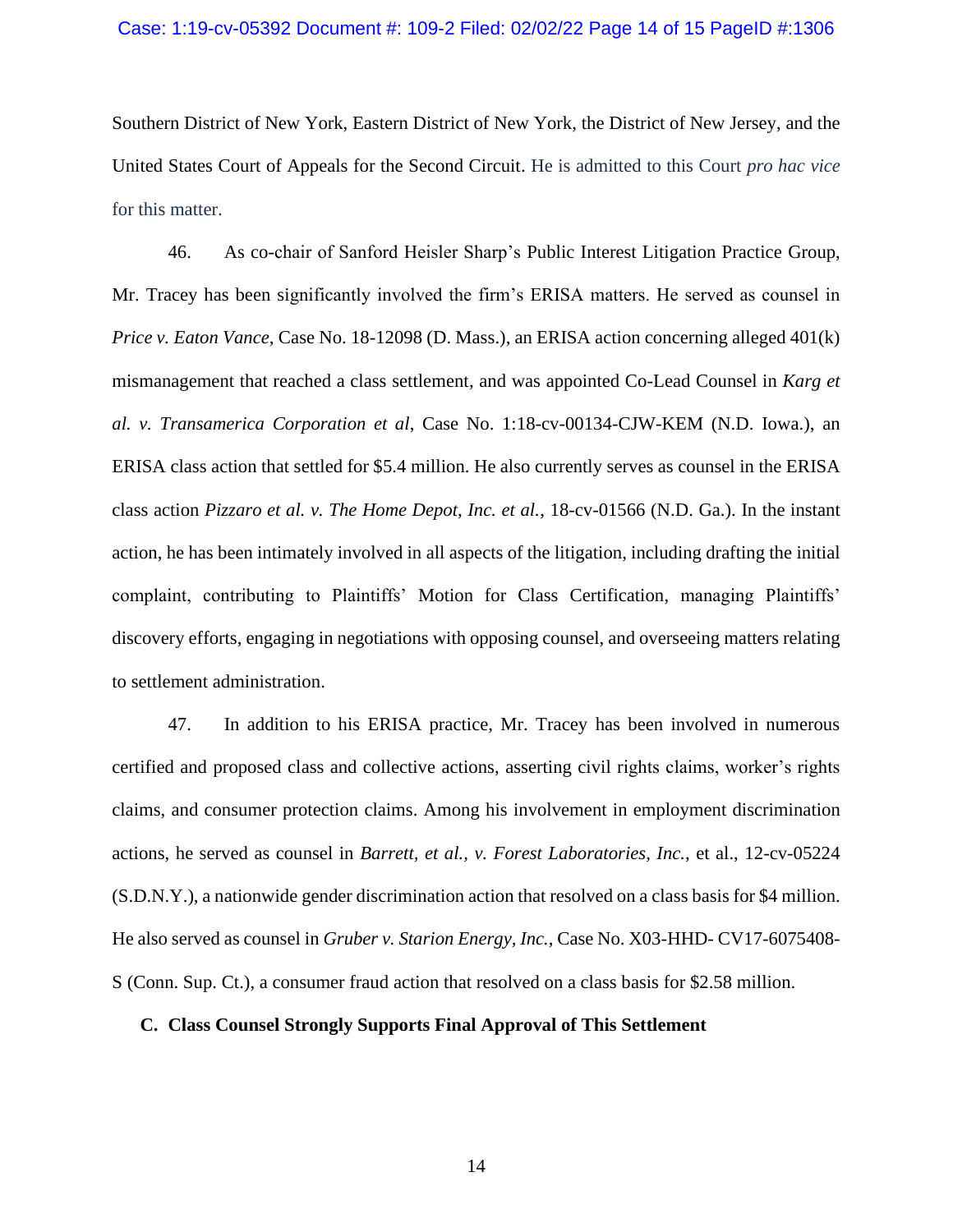48. Based on my experience in this type of litigation and my thorough familiarity with the factual and legal issues in this case, the risks of litigation and potential recoverable damages, and the significant recovery obtained for Class Members, and because only one Class Member out of approximately 195,000 has objected to the Settlement, I am confident that the Settlement is an excellent result for the Class and is in Class Members' best interest. I vehemently support the final approval of the Settlement.

Pursuant to 28 U.S.C. § 1746, I declare under penalty of perjury that the foregoing is true and correct.

Executed on this 2nd day of February 2022 in San Diego, California.

Charles 7) Fuld

Charles H. Field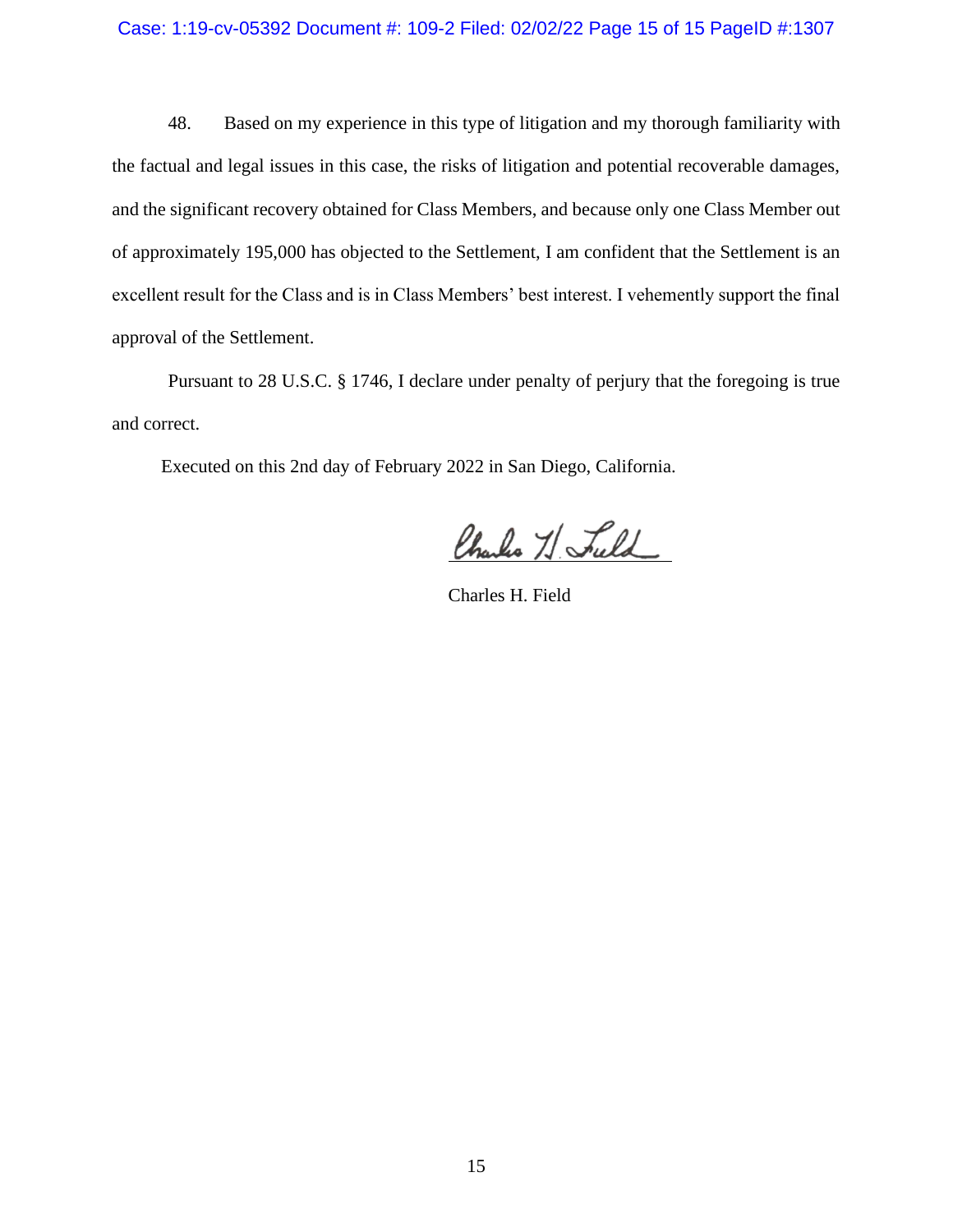Case: 1:19-cv-05392 Document #: 109-3 Filed: 02/02/22 Page 1 of 9 PageID #:1308

# EXHIBIT 1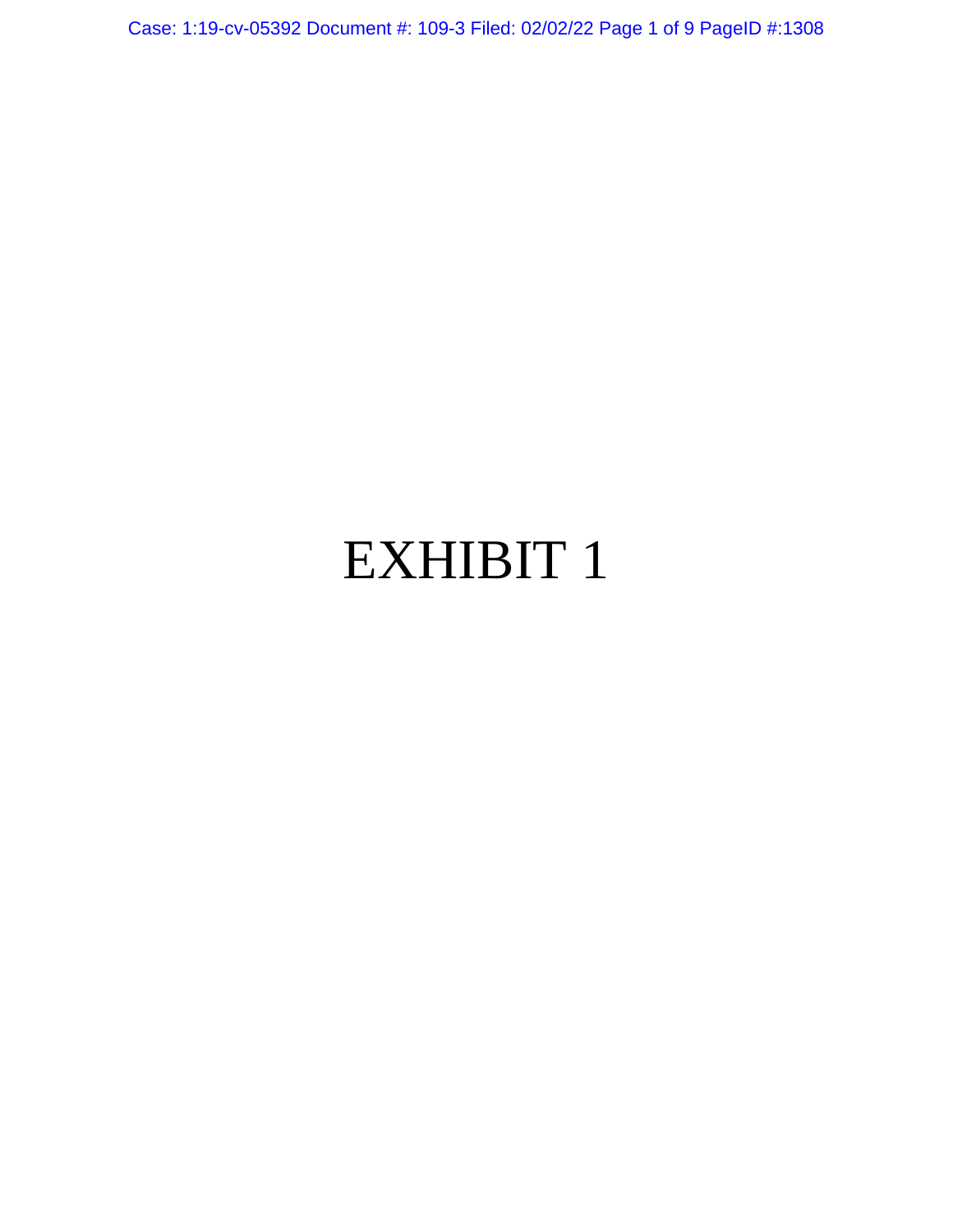## **IN THE UNITED STATES DISTRICT COURT FOR THE NORTHERN DISTRICT OF ILLINOIS EASTERN DIVISION**

| MICHAEL W. ALLEGRETTI,                 | Case No. 1:19-cv-05392 |
|----------------------------------------|------------------------|
| <b>CHANDRA V. BROWN-DAVIS,</b>         |                        |
| YOLANDA BROWN, RONALD DINKEL,          |                        |
| SIOBHAN E. FANNIN, KRISTIE             | Hon. Charles R. Norgle |
| KOLACNY, DIANNA J. MARTIN,             |                        |
| <b>SHERRI NELSON, BECKY S. RAY,</b>    |                        |
| <b>SCOTT C. READ, TIMOTHY M.</b>       |                        |
| RENAUD, LISA SMITH, SUSAN              |                        |
| <b>WEEKS, AND ANDRO D. YOUSSEF, on</b> |                        |
| behalf of themselves and all others    |                        |
| similarly situated,                    |                        |
|                                        |                        |
| Plaintiffs,                            |                        |
|                                        |                        |
|                                        |                        |
| v.                                     |                        |
| <b>WALGREEN CO.; THE RETIREMENT</b>    |                        |
| <b>PLAN COMMITTEE OF THE</b>           |                        |
| <b>WALGREEN PROFIT-SHARING</b>         |                        |
| <b>RETIREMENT PLAN; THE TRUSTEES</b>   |                        |
| OF THE WALGREEN PROFIT-                |                        |
| <b>SHARING RETIREMENT TRUST; THE</b>   |                        |
| <b>BOARD OF DIRECTORS OF</b>           |                        |
| <b>WALGREEN CO.,</b>                   |                        |
|                                        |                        |
| Defendants.                            |                        |
|                                        |                        |
|                                        |                        |

### **[PROPOSED] ORDER APPROVING CLASS ACTION SETTLEMENT**

This matter having come before the Court on Plaintiffs' Motion for Final Approval (the "Motion For Final Approval") of the class action settlement of the above-captioned action between Plaintiffs Michael W. Allegretti, Chandra V. Brown-Davis, Yolanda Brown, Ronald Dinkel,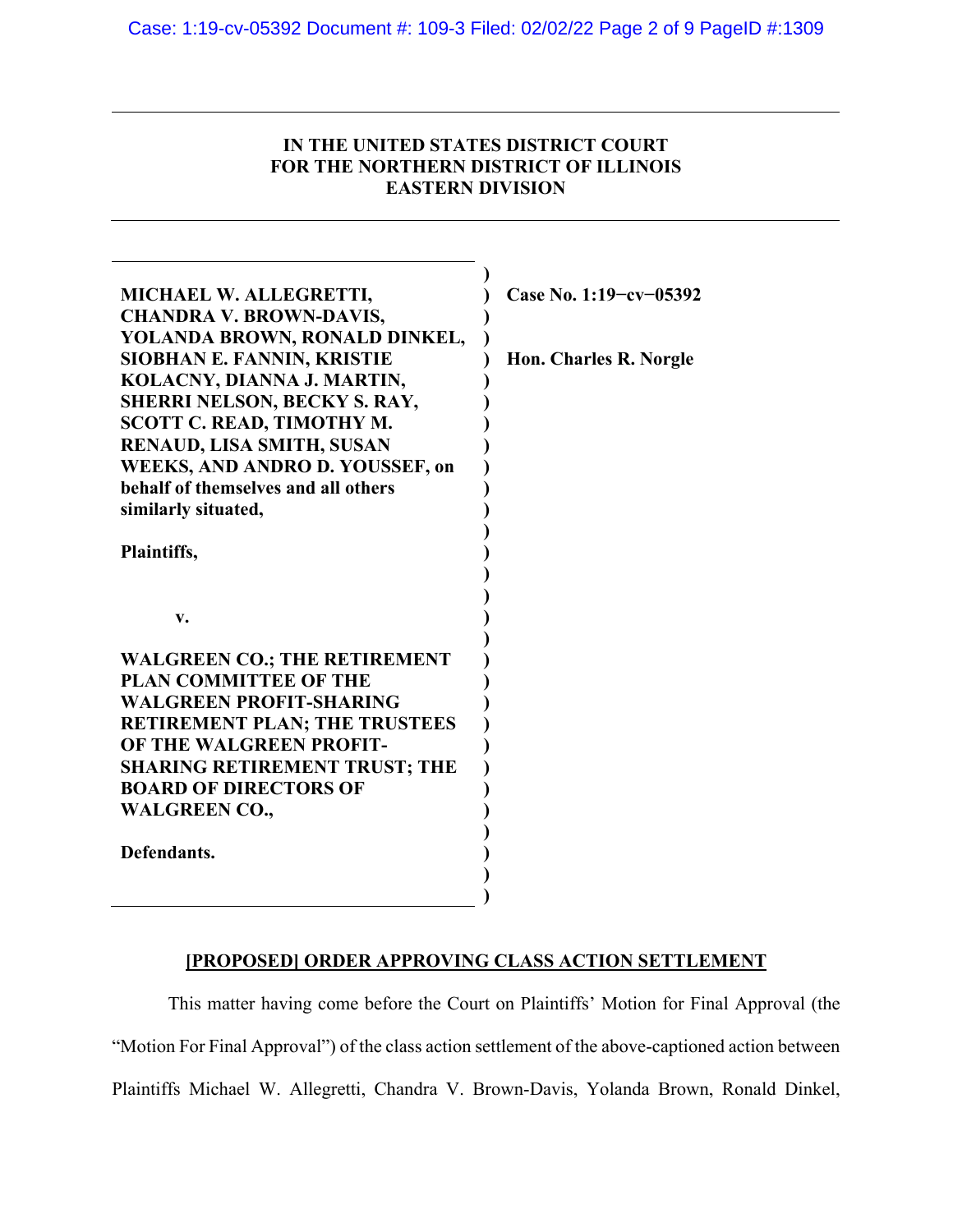#### Case: 1:19-cv-05392 Document #: 109-3 Filed: 02/02/22 Page 3 of 9 PageID #:1310

Siobhan E. Fannin, Kristie Kolacny, Dianna J. Martin, Sherri Nelson, Becky S. Ray, Scott C. Read, Timothy M. Renaud, Lisa Smith, Susan Weeks, and Andro D. Youssef ("Class Representatives"), individually and on behalf of a class of participants in the Walgreen Profit-Sharing Retirement Plan (the "Plan"), and Defendants Walgreen Co., the Retirement Plan Committee of the Walgreen Profit-Sharing Retirement Plan, the Trustees of the Walgreen Profit-Sharing Retirement Trust, and the Board of Directors of Walgreen Co. (collectively, "Walgreens Defendants"), as set forth in the Settling Parties' Settlement Agreement.<sup>[1](#page-17-0)</sup> Having duly considered the papers and arguments of counsel, the Court hereby finds and orders as follows:

WHEREAS, Class Representatives in the Litigation on their own behalf and on behalf of the Class Members and the Plan, and the Walgreens Defendants, have entered into a Settlement Agreement dated September 30, 2021, that provides for a complete dismissal with prejudice of the Released Claims on the terms and conditions set forth in the Settlement Agreement, subject to the approval of this Court;

WHEREAS, by Order dated November 1, 2021, Dkt. No. 101 (the "Preliminary Approval Order") this Court (1) preliminarily approved the Settlement Agreement; (2) reaffirmed its Order of February 11, 2021 (Dkt. No 73) certifying the class, as modified by Section 2.41 of the Settlement Agreement; (3) reaffirmed its Order of February 11, 2021 (Dkt. No. 73) appointing Class Counsel and Class Representatives; and (4) directed notice be given to the Class Members and approved the form and manner of the Class Notice;

WHEREAS, by Order dated November 3, 2021, the Court scheduled a telephonic Fairness Hearing for February 16, 2022;

<span id="page-17-0"></span><sup>&</sup>lt;sup>1</sup> The capitalized terms not defined in this Final Approval Order have the same meaning ascribed to them in the Settlement Agreement.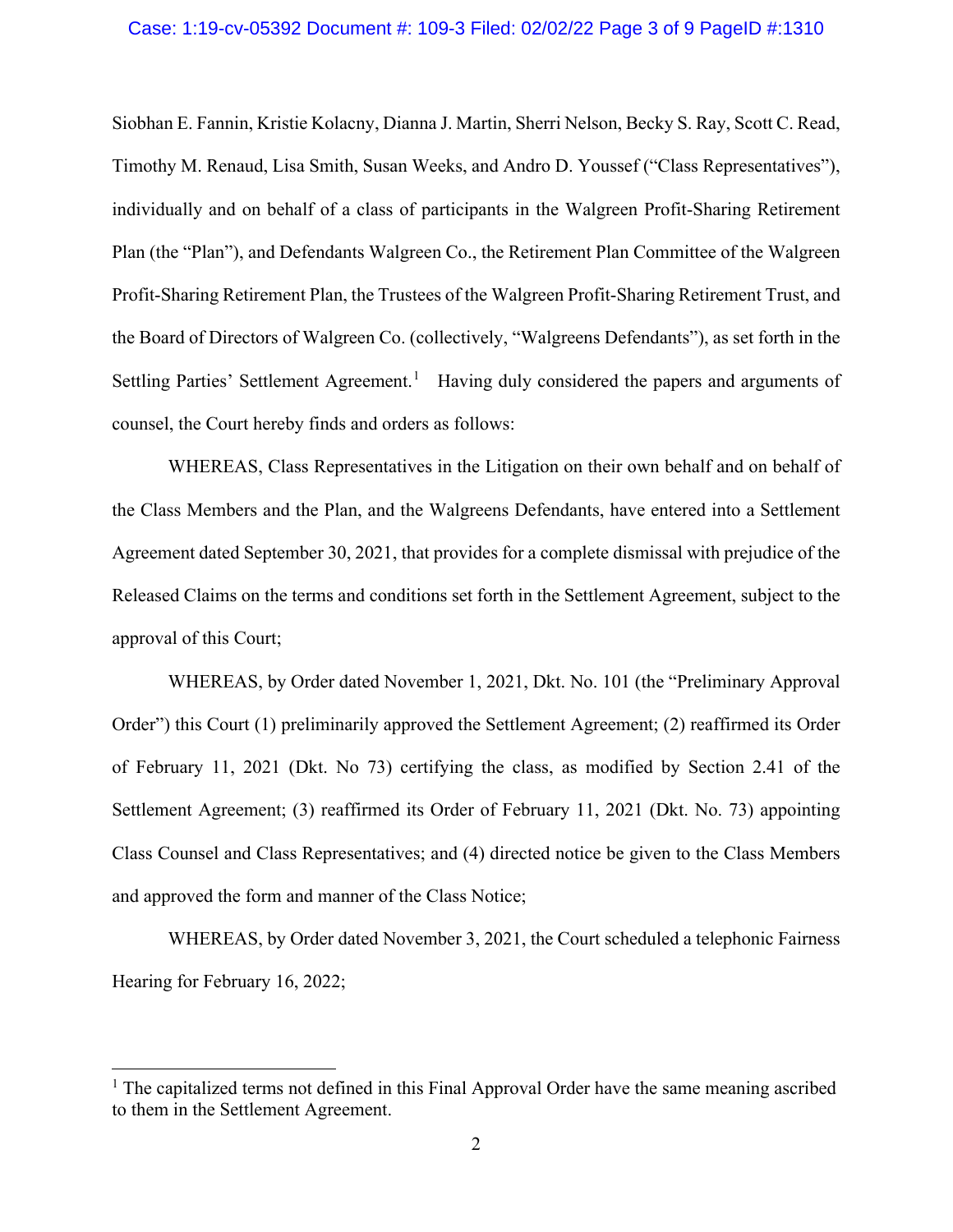#### Case: 1:19-cv-05392 Document #: 109-3 Filed: 02/02/22 Page 4 of 9 PageID #:1311

WHEREAS on November 15, 2021, the Court granted Plaintiffs' Motion to Amend the Class Notice (Dkt. No. 104);

WHEREAS, due and adequate notice has been given to the Class Members;

WHEREAS, the Court conducted a hearing on February 16, 2022 (the "Fairness Hearing") to consider, among other things, (1) whether the proposed Settlement Agreement is fair, reasonable, adequate, and in the best interests of the Class Members and should be finally approved by the Court; (2) Class Counsel's application for Attorneys' Fees and Costs; (3) the Class Representatives' requests for Class Representatives' Compensation; (4) whether this Final Approval Order should be entered dismissing with prejudice the Released Claims; and (5) whether Class Members had the opportunity to be heard on all issues regarding the resolution and release of their claims; and

WHEREAS, the Court having reviewed and considered the Settlement Agreement, all papers filed and proceedings held herein in the Litigation in connection with the Settlement, all oral and written comments received regarding the Settlement, and the record in the Litigation, and good cause appearing therefor;

#### NOW, THEREFORE, IT IS HEREBY ORDERED, ADJUDGED AND DECREED:

1. The Court has jurisdiction over the subject matter of the Litigation, and all matters relating to the Settlement Agreement, as well as personal jurisdiction over all the Settling Parties and each of the Class Members.

2. This Final Approval Order incorporates and makes a part hereof: (a) the Settlement Agreement filed with the Court on October 22, 2021, Dkt. No. 99-3—99-8; and (b) the Class Notice approved by the Court on November 15, 2021. Dkt. Nos. 103-104.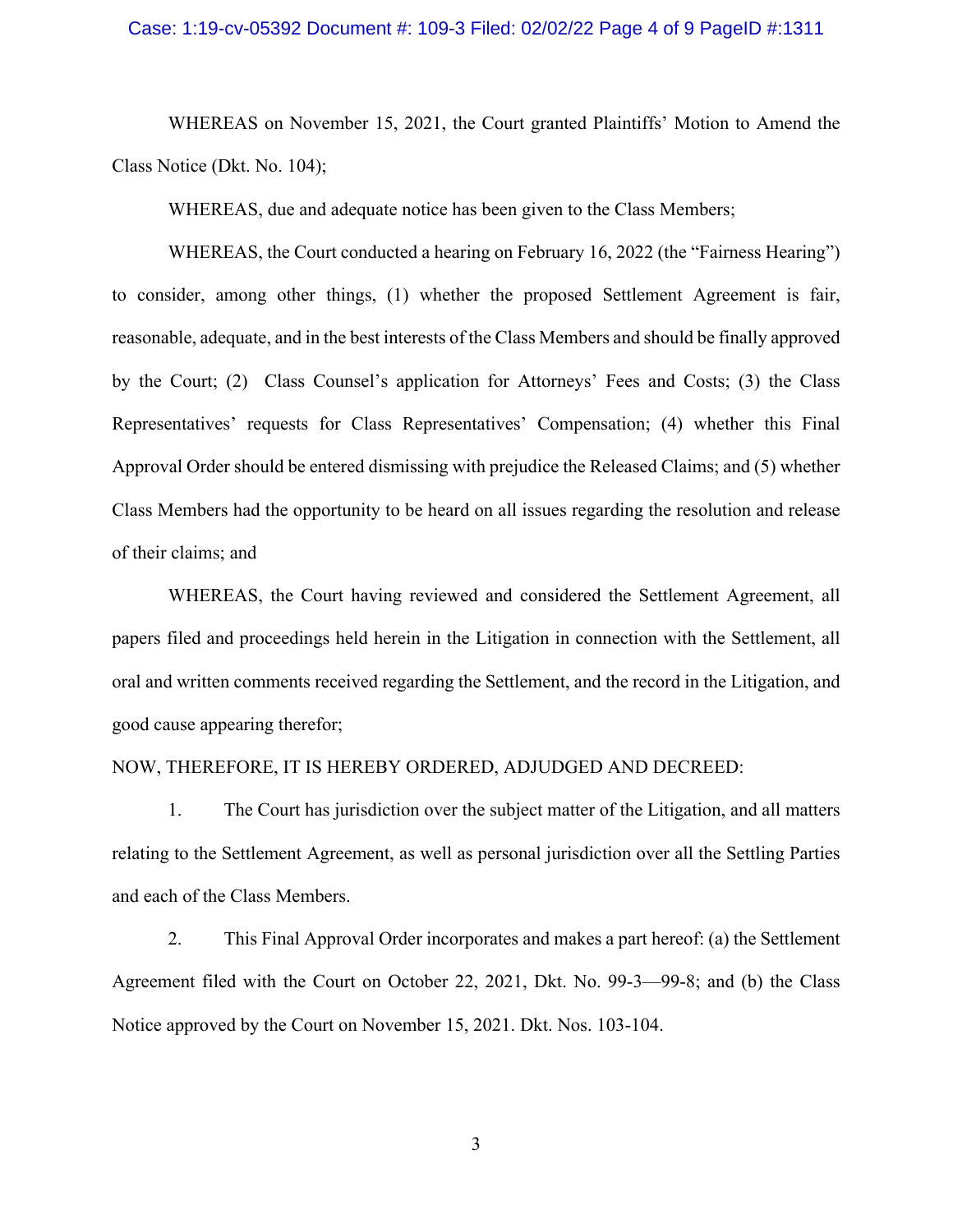#### Case: 1:19-cv-05392 Document #: 109-3 Filed: 02/02/22 Page 5 of 9 PageID #:1312

3. The Court finds that the dissemination of the Class Notice: (a) was implemented in accordance with the Preliminary Approval Order; (b) constituted the best notice reasonably practicable under the circumstances; (c) constituted notice that was reasonably calculated, under the circumstances, to apprise all Class Members of the pendency of the Litigation, of the effect of the Settlement Agreement (including the releases provided for therein), of their right to object to the Settlement and appear at the Fairness Hearing, of Class Counsel's application for Attorneys' Fees and Costs, and of the request for Class Representatives' Compensation; (d) constituted due, adequate, and sufficient notice to all persons or entities entitled to receive notice of the proposed Settlement Agreement; and (e) satisfied the requirements of Rule 23 of the Federal Rules of Civil Procedure, the United States Constitution, including the Due Process Clause, and all other applicable law and rules.

4. The Court overrules the sole objection filed in this matter. Dkt. No. 108. Only one class member out of approximately 195,000 filed an objection. The objector, Mr. Paul Adams, generally argues that the Settlement fund is too low and the attorneys' fees are too high. However, the objection is based on an incorrect estimate of the Class's damages; a misinterpretation of the Plan of Allocation; and an incorrect account of Class Counsel's efforts in this case. In light of the record as a whole, the objection does not alter this Court's conclusion that the Settlement and Plan of Allocation satisfy Rule 23 and that the Attorneys' Fees, Costs, and Class Representatives' Compensation ("Service Awards") are fair and reasonable.

5. The Settlement was reviewed by an independent fiduciary, which has approved the Settlement.

6. Having considered the factors set forth in Federal Rule of Civil Procedure 23(e)(2), the Court hereby fully and finally approves the Settlement Agreement in all respects including,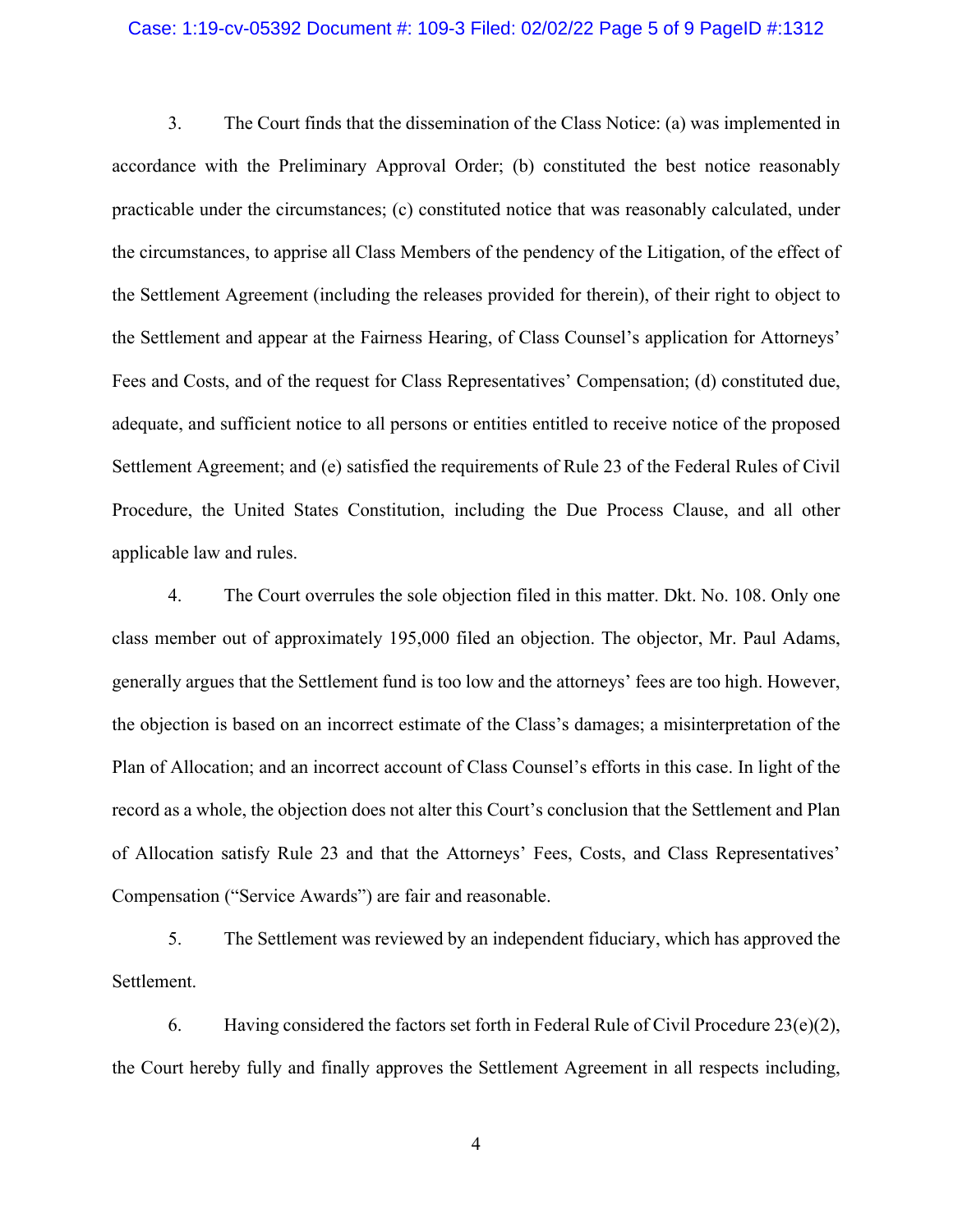#### Case: 1:19-cv-05392 Document #: 109-3 Filed: 02/02/22 Page 6 of 9 PageID #:1313

without limitation, the terms of the Settlement Agreement; the releases provided for therein; and the dismissal with prejudice of the claims asserted in the Action; and finds that the Settlement Agreement is, in all respects, fair, reasonable and adequate, and is in the best interests of the Class Members. Class Representatives and Class Counsel have adequately represented the class and negotiated the Settlement Agreement at arm's length. The Settlement Agreement provides fair, reasonable and adequate relief to the class given: (i) the costs, risk and delay of trial and appeal; (ii) the effectiveness of the proposed method for distributing relief, which ensures that qualified Class Members with greater than *de minimis* damages receive a portion of the settlement, in rough proportion to their alleged losses, without having to file a claim; (iii) the terms of the proposed award of Attorneys' Fees and Costs and the Class Representatives' Compensation Awards; and (iv) there are no known agreements to be identified by Rule  $23(e)(3)$ . Furthermore, the Settlement Agreement treats Class Members equitably relative to each other.

7. The Settling Parties are directed to implement, perform, and take the necessary steps to effectuate the terms of the Settlement Agreement.

8. All Settling Parties, Class Members, and the Plan shall be bound by the Settlement Agreement and by this Order.

9. As of the Settlement Effective Date, pursuant to Federal Rule of Civil Procedure 54(b), the Litigation and all Released Claims asserted therein – whether asserted by Class Representatives on their own behalf or on behalf of the Class Members, or derivatively to secure relief for the Plan – are hereby dismissed with prejudice, without costs to any of the Settling Parties other than as provided for in the Settlement Agreement. There is no just reason to delay entry of this Final Approval Order as a final judgment as of the Settlement Effective Date with respect to the claims asserted in the Litigation.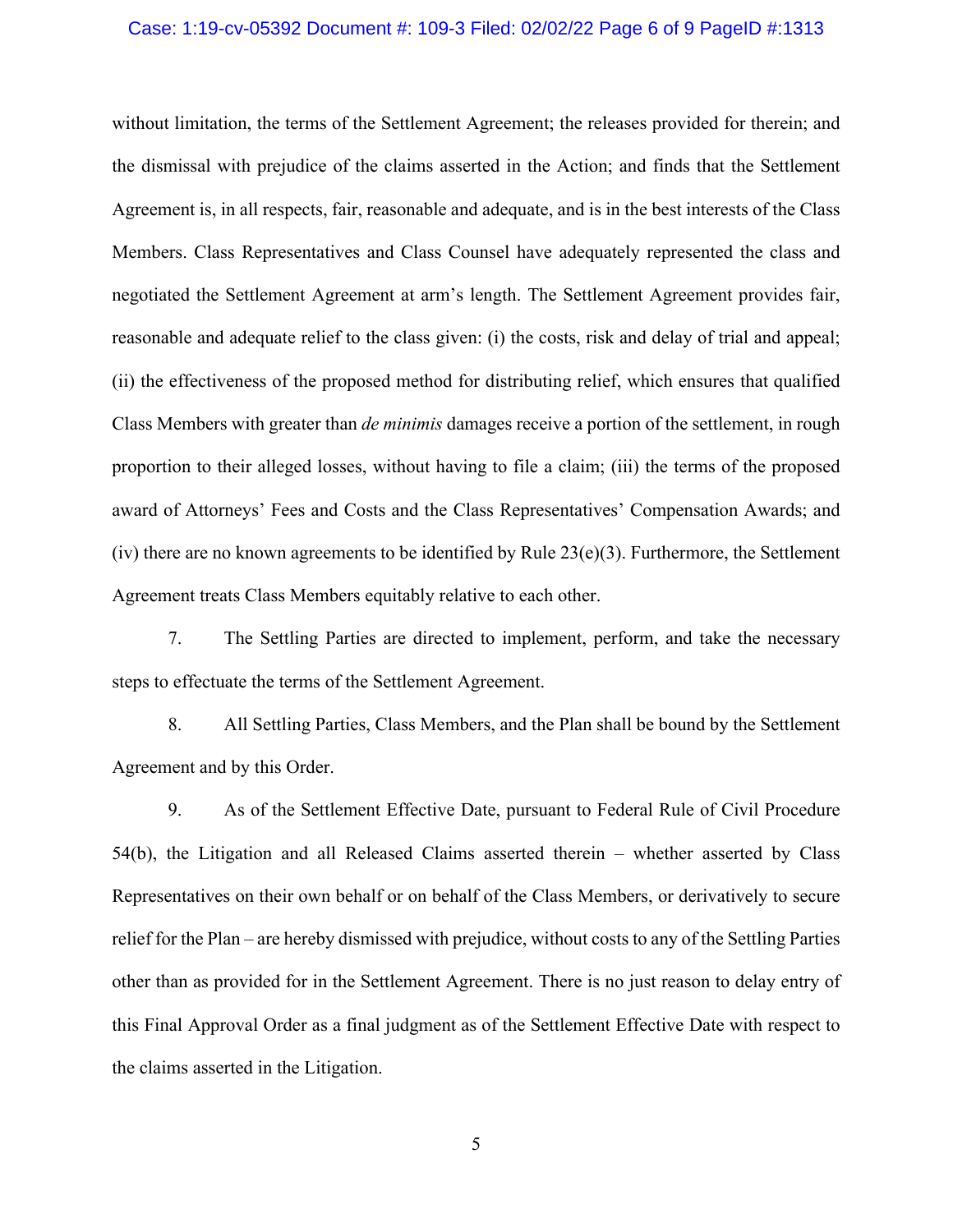#### Case: 1:19-cv-05392 Document #: 109-3 Filed: 02/02/22 Page 7 of 9 PageID #:1314

10. The Plan, the Class Representatives, and each Class Member (and their respective heirs, beneficiaries, executors, administrators, estates, past and present partners, officers, directors, agents, attorneys, predecessors, successors, and assigns) are: (i) conclusively deemed to have, and by operation of this Order have, fully, finally, and forever settled, released, relinquished, waived, and discharged the Released Parties from all Released Claims; and (ii) barred and enjoined from suing the Released Parties in any action or proceeding alleging any of the Released Claims, even if any Class Member may thereafter discover facts in addition to or different from those which the Class Members or Class Counsel now know or believe to be true with respect to the Litigation and the Released Claims, whether or not such Class Members have filed an objection to the Settlement or to any application by Class Counsel for an award of Attorneys' Fees and Costs, and whether or not the objections or claims for distribution of such Class Members have been approved or allowed.

11. Each Class Member shall release the Released Parties, Defense Counsel, Class Counsel, and the Plan for any claims, liabilities, and attorneys' fees and expenses arising from the allocation of the Gross Settlement Amount or Net Settlement Amount and for all tax liability and associated penalties and interest as well as related attorneys' fees and expenses.

12. Pursuant to the Class Action Fairness Act, 28 U.S.C. § 1711, *et seq*. ("CAFA"), notice was provided to the appropriate officials and all applicable CAFA requirements have been satisfied.

13. The Settlement Administrator shall have final authority to determine the share of the Net Settlement Amount to be allocated to each Current Participant and each Former Participant in accordance with the Plan of Allocation approved by the Court.

14. With respect to payments or distributions to Former Participants, all questions not resolved by the Settlement Agreement shall be resolved by the Settlement Administrator in its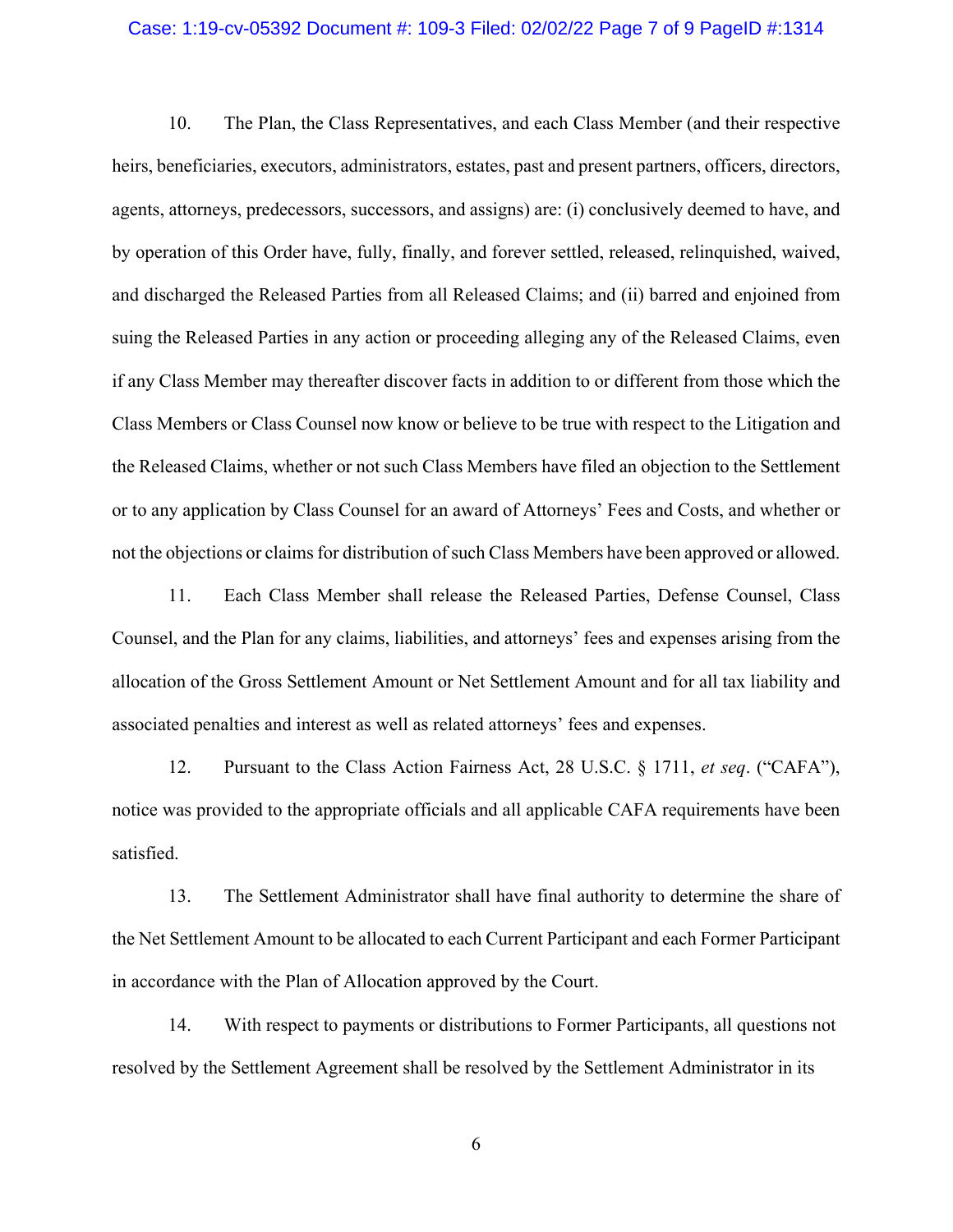#### Case: 1:19-cv-05392 Document #: 109-3 Filed: 02/02/22 Page 8 of 9 PageID #:1315

sole and exclusive discretion, including whether a Former Participant Rollover Form should be accepted in the first instance.

15. With respect to any matters that arise concerning the implementation of distributions to Current Participants (after allocation decisions have been made by the Settlement Administrator in its sole discretion), all questions not resolved by the Settlement Agreement shall be resolved by the Plan administrator or other Plan fiduciaries in accordance with applicable law and governing terms of the Plan.

16. Within twenty-one (21) calendar days following the issuance of all settlement payments to Class Members as provided by the Plan of Allocation approved by the Court, the Settlement Administrator shall prepare and provide to Class Counsel and Defense Counsel a list of each person who received a settlement payment or contribution from the Qualified Settlement Fund and the amount of such payment or contribution.

17. If the Settlement Agreement does not go into effect or is terminated as provided for therein, then this Order (and any orders of the Court relating to the Settlement Agreement) shall be vacated, rendered null and void and be of no further force or effect, except as otherwise provided by the Settlement Agreement.

18. The Court has entered a separate Order on Class Counsel's application for Attorneys' Fees and Costs and the request for Class Representatives' Compensation. Dkt. No. 107 ("Fees Order"). Having considered the sole objection and the papers filed in connection with the Motion for Final Approval, the Court reaffirms the Fees Order. Such order shall in no way affect or delay the finality of this Final Approval Order and shall not affect or delay the Settlement Effective Date.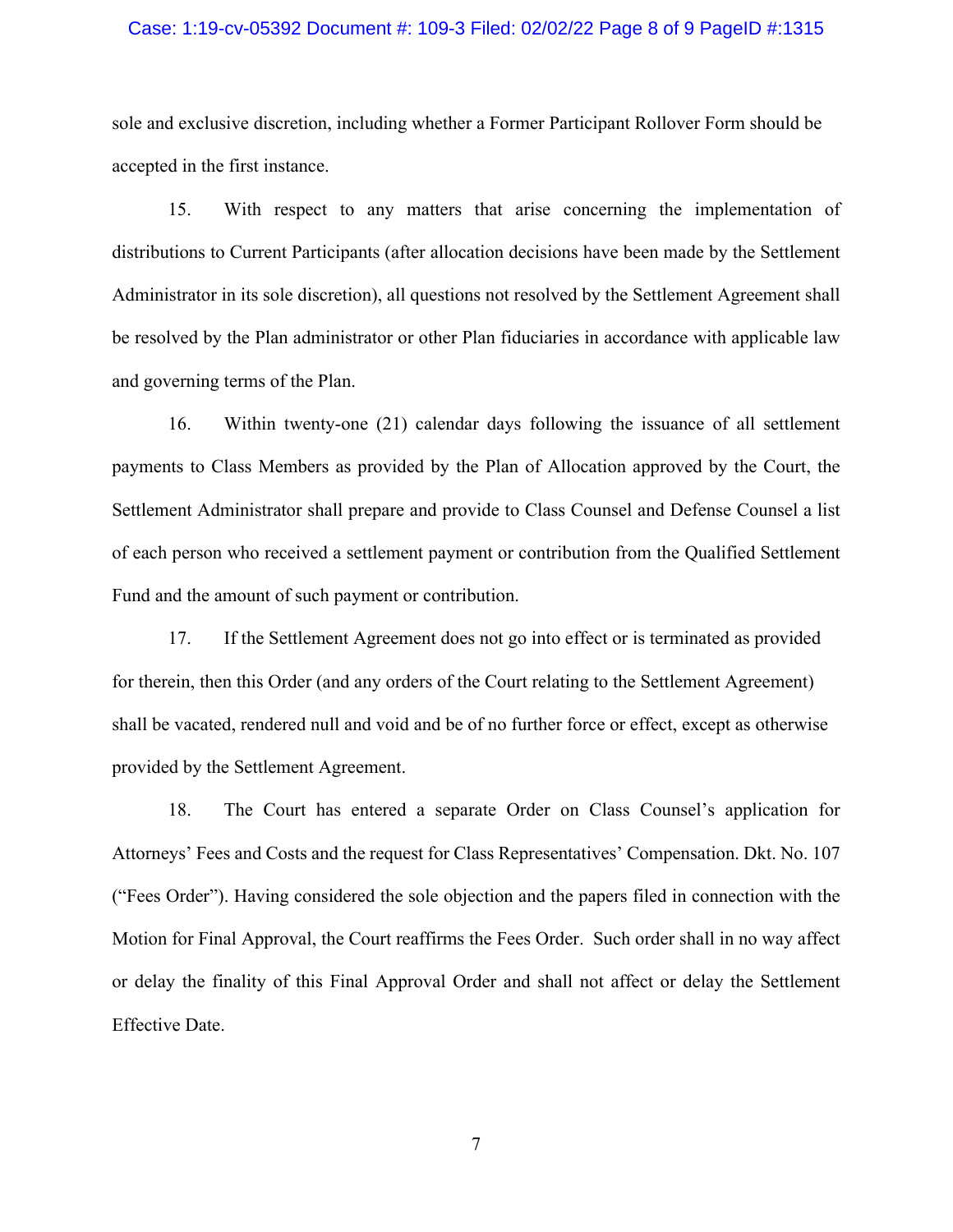Case: 1:19-cv-05392 Document #: 109-3 Filed: 02/02/22 Page 9 of 9 PageID #:1316

**IT IS SO ORDERED** this \_\_\_\_\_\_day of \_\_\_\_\_\_\_\_\_, 2022.

Charles R. Norgle United States District Judge Northern District of Illinois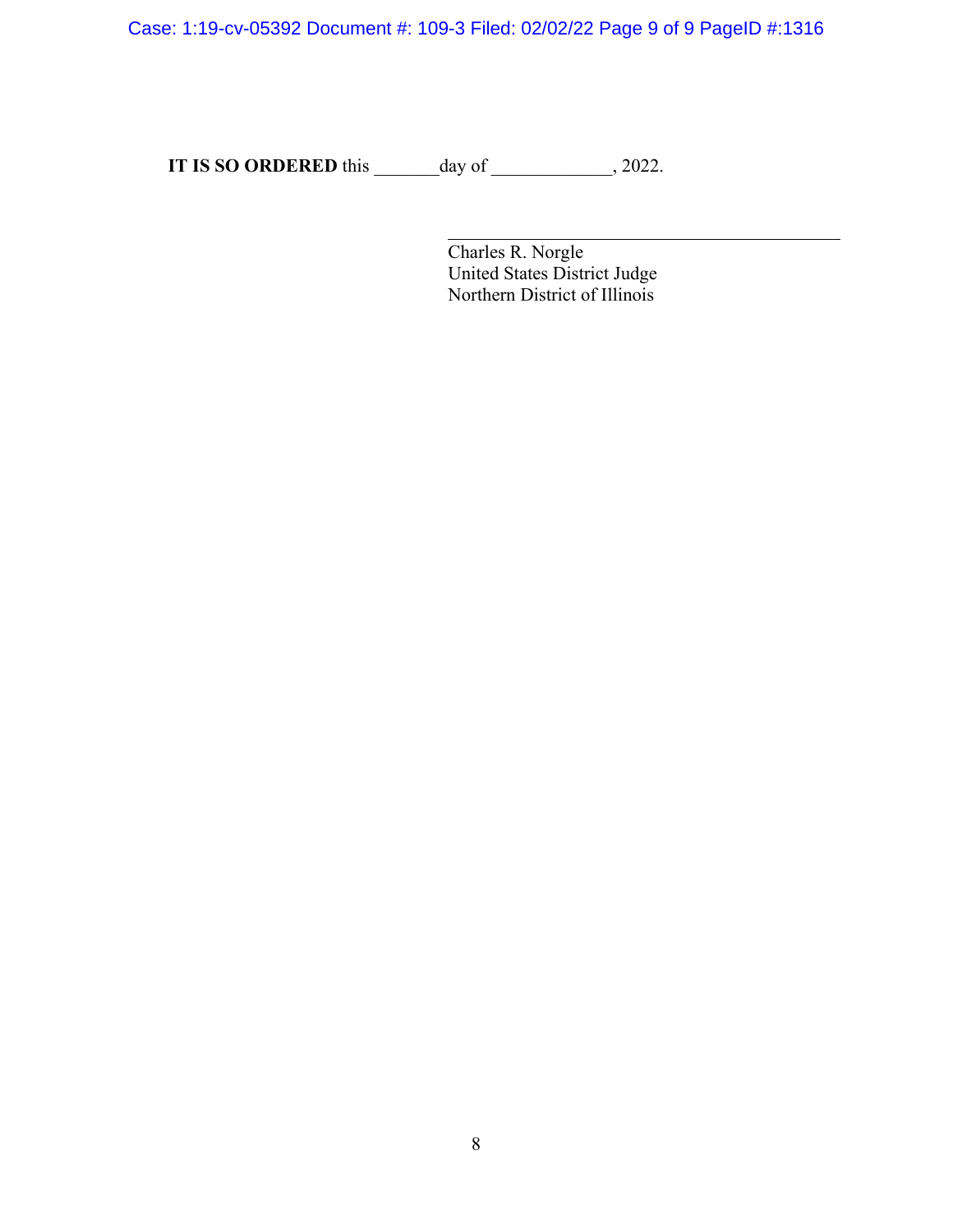Case: 1:19-cv-05392 Document #: 109-4 Filed: 02/02/22 Page 1 of 7 PageID #:1317

# EXHIBIT 2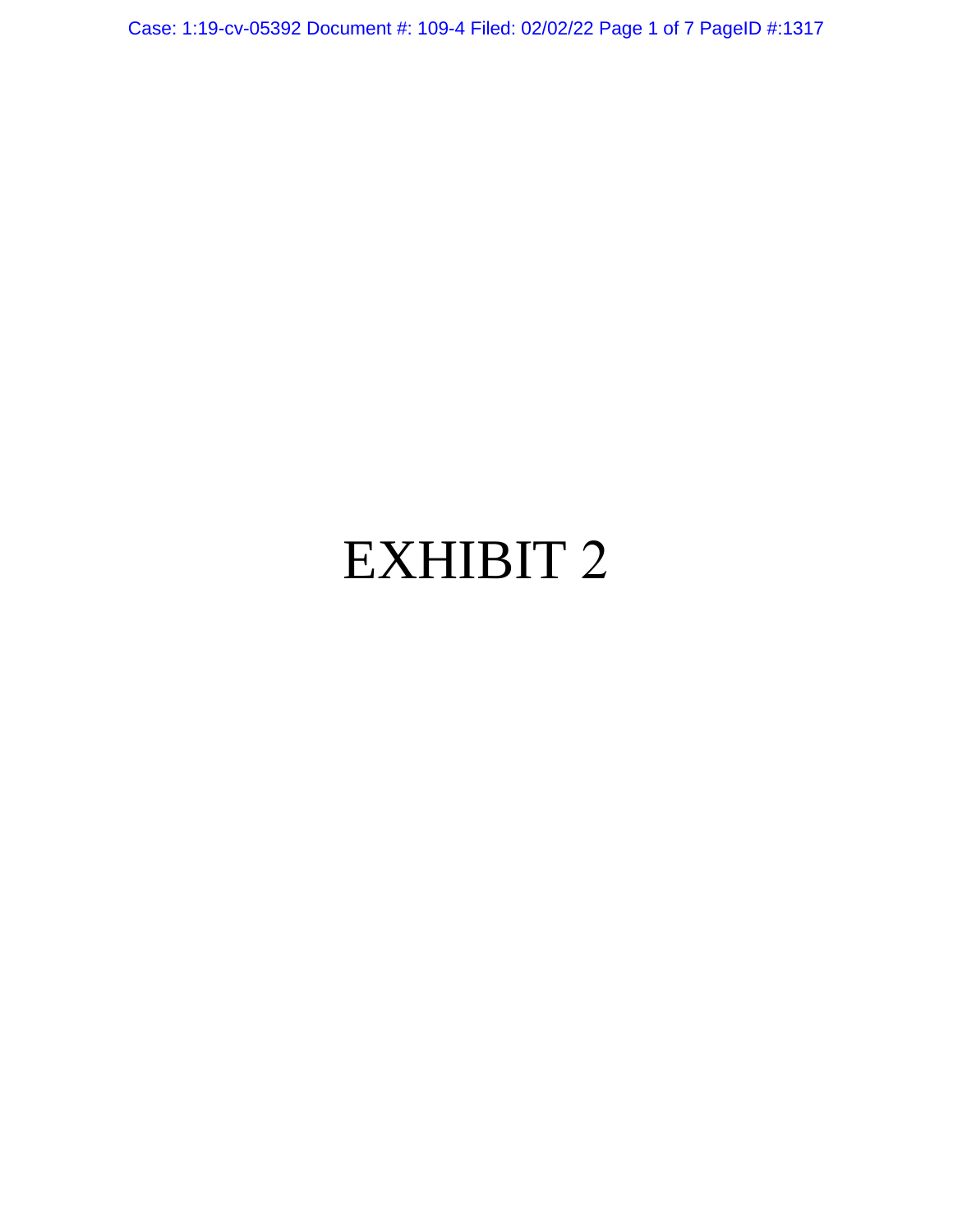

Gallagher Fiduciary Advisors, LLC 212-918-9666 250 Park Avenue, 5<sup>th</sup> Floor www.ajg.com New York, NY 10177 USA

January 13, 2022

## *VIA ELECTRONIC MAIL*

Michael Oettinger Walgreen Co. 104 Wilmot Road, Mail Stop #144W Deerfield, IL 60015

## **Re: Chandra V. Brown-Davis, et al. v. Walgreen Co., et al.**

Dear Mr. Oettinger:

Pursuant to the agreement between Walgreen Co. and Gallagher Fiduciary Advisors, LLC ("Gallagher"), Gallagher has been engaged to act as the independent fiduciary of the Walgreens Retirement Savings Plan (the "Plan") in connection with the Settlement Agreement (the "Settlement Agreement") in Chandra V. Brown-Davis, et al. v. Walgreen Co., et al., 1:19-cv-05392 (N.D. IL), executed on September 30, 2021.

This will confirm that, on behalf of the Plan, and in its capacity as independent fiduciary, Gallagher approves and authorizes the settlement of Released Claims, as defined in the Settlement Agreement. In making our determination, Gallagher, as the independent fiduciary, has determined that the Settlement Agreement meets the requirements of ERISA Prohibited Transaction Class Exemption 2003-39, as amended.

GALLAGHER FIDUCIARY ADVISORS, LLC

By:  $\mathbb{Z}$ 

Darin R. Hoffner Area Senior Vice President and Area Counsel

cc: David Tracey, Esq. Abbey Glenn, Esq.

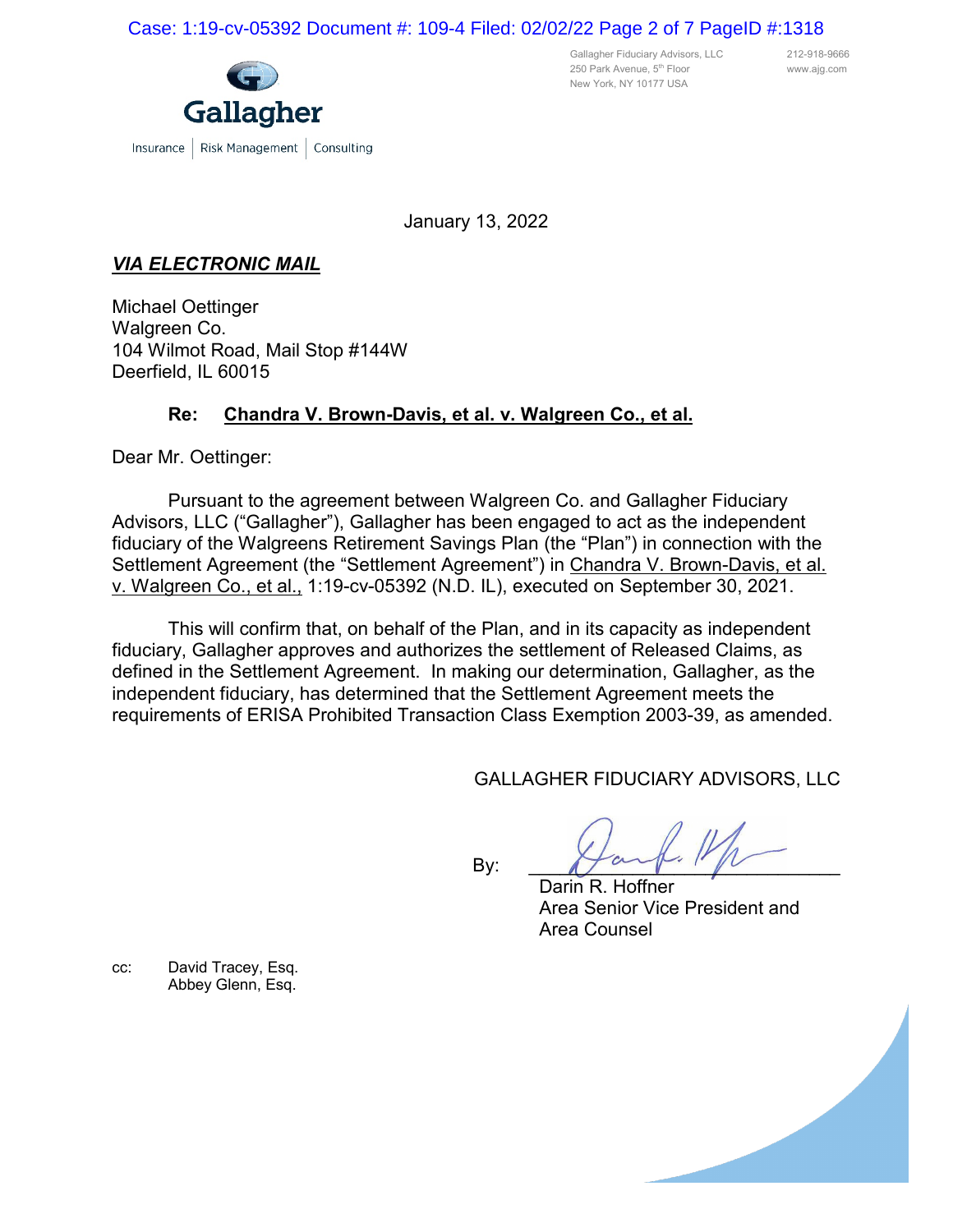Case: 1:19-cv-05392 Document #: 109-4 Filed: 02/02/22 Page 3 of 7 PageID #:1319



Insurance | Risk Management | Consulting

## **BROWN-DAVIS V. WALGREEN CO. SETTLEMENT OF ERISA LITIGATION**

**January 13, 2022**

## **I. Summary**

Gallagher Fiduciary Advisors, LLC ("Gallagher") was appointed to act as an independent fiduciary for the Walgreens Retirement Savings Plan (the "Plan") in connection with the proposed settlement dated September 30, 2021 of Chandra V. Brown-Davis, et al. v. Walgreen Co., et al., 1:19-cv-05392 (N.D. IL) (the "Litigation") that resolves the ERISA class action claims brought in the Litigation. All terms not otherwise defined herein shall have the meanings set forth in the Settlement.

Gallagher's responsibilities pursuant to its agreement and the Settlement are to (i) determine whether to approve and authorize the settlement of Released Claims on behalf of the Plan and (ii) determine whether the Settlement satisfies the requirements of the Prohibited Transaction Class Exemption 2003-39 (the "Class Exemption").

Gallagher engaged in the following activities: (i) we reviewed documents filed with the Court, including the Complaint and the Amended Complaints, the motion to dismiss and the Court's order dismissing certain claims, motion for Preliminary Approval of Class Action Settlement, the Settlement Agreement and Notice, the Order granting preliminary approval of the Settlement, and the Plaintiffs' Motion for Attorneys' Fees; (ii) we interviewed David Tracey, Charles Field and Sean Ouellette from Sanford Heisler Sharp, LLP, counsel for Plaintiffs; (iii) we interviewed Sari Alamuddin and Abbey Glenn, from Morgan Lewis & Bockius, LLP, counsel for Defendants, and (iv) we interviewed Robert Meyer, the mediator.

## **II. Requirements of the Class Exemption**

In order for the Class Exemption to apply, the following conditions must be met:

**1.** Where the litigation has not been certified as a class action by the court, and no federal or state agency is a plaintiff in the litigation, an attorney or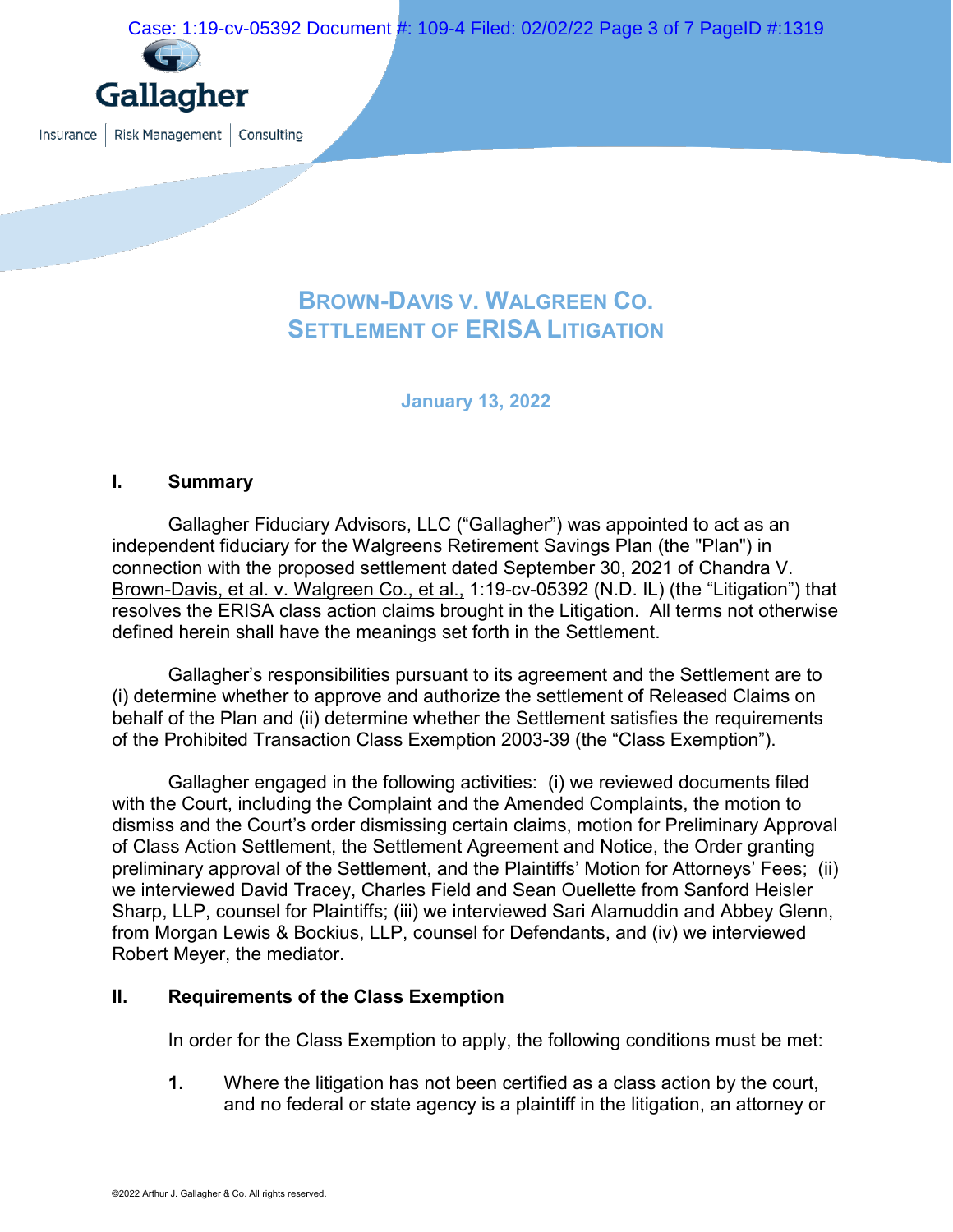

attorneys retained to advise the plan on the claim, and having no relationship to any of the parties, other than the plan, determines that there is a genuine controversy involving the plan.

- This condition has been met because on February 11, 2021, the Court certified the Class as set forth in the Settlement Agreement.
- **2.** The settlement is authorized by a fiduciary (the authorizing fiduciary) that has no relationship to, or interest in, any of the parties involved in the claims, other than the plan, that might affect the exercise of such person's best judgment as a fiduciary.
	- Gallagher has no relationship to, or interest in, any of the parties involved in the Litigation that could affect the exercise of its judgment.
- **3.** The settlement terms, including the scope of the release of claims; the amount of cash received by the plan; the non-monetary relief; the proposed attorney's fee award; and any other sums to be paid from the recoveries, are reasonable in light of the plan's likelihood of full recovery, the value of claims foregone and the risks and costs of litigation.
	- Plaintiffs, individually and as representatives of the Class of current and former participants of the Plan, filed this Class Action against Defendants on August 9, 2019. Plaintiffs alleged that Defendants breached their fiduciary duties under ERISA by imprudently selecting, retaining, and monitoring a suite of poorly performing funds - the Northern Trust Focus Funds - for the Plan's investment menu. Plaintiffs hired an expert who calculated potential damages of approximately \$34 million based on the investment performance of the Morningstar target date fund peer universe as of January 1, 2018.
	- Defendants moved to dismiss the Amended Complaint on November 4, 2019. On March 16, 2020, the Court denied Defendants' motions on all counts, except for Plaintiffs' standing to bring claims based on two funds in which they had not personally invested. On December 4, 2020, Plaintiffs filed an Unopposed Motion for Class Certification and Appointment of Class Counsel. The Court granted the motion on February 11, 2021, certifying a class of all participants who held assets in the challenged funds from January 1, 2014 through the date of judgement, and appointed Charles Field, Kevin Sharp, David Tracey, Danielle Fuschetti, and Sanford Heisler Sharp LLP as Class Counsel.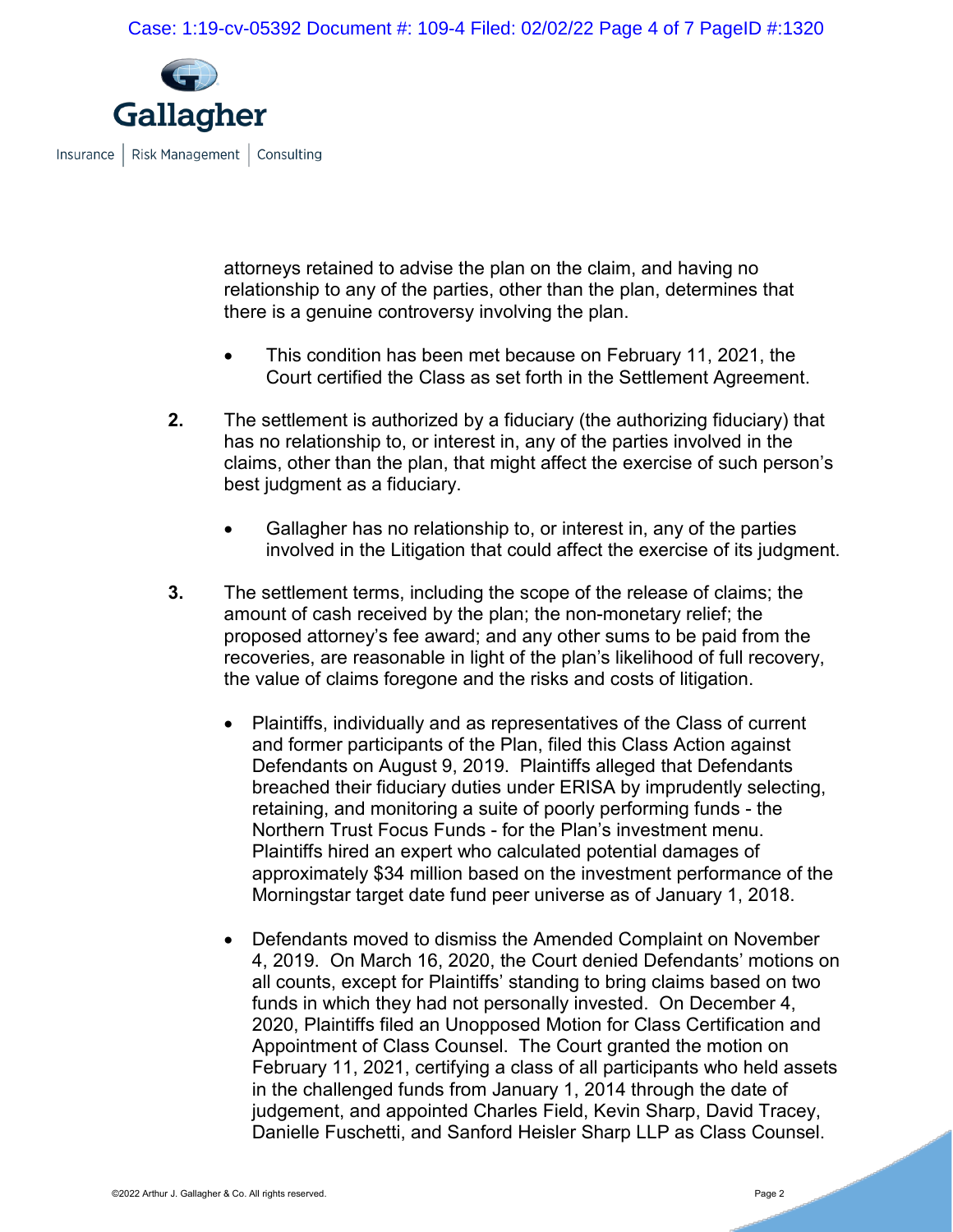

During fact discovery, Plaintiffs produced and received documents, served and responded to interrogatories, and deposed Defendants' 30(b)(6) witness on the Plan's fiduciaries' investment and monitoring process.

The parties agreed to mediation and on August 3, 2020, the parties mediated before the mediator, Robert Meyer, Esq. After extensive negotiations that day, the parties failed to reach a resolution. After conducting further discovery, the parties resumed negotiations. As a result, the parties reached an agreement that included the \$13,750,000 cash settlement fund and non-monetary relief, including confirmation of the removal of the Northern Trust Focus Funds from the Plan and the enagement by the Plan of an investment advisor to provide ongoing investment monitoring services for the Plan.

- The settlement involves a cash payment to the Plan of \$13,750,000, arrived at after extremely hard fought negotiations by the parties. As noted above, the Defendants also agreed to provide non-monetary relief as part of the Settlement.
- Plaintiffs' counsel applied to the Court to approve its fee request of 1/3 of the settlement amount, or \$4,583,333. On an hourly basis, the lodestar multiplier is 2.0. The fee request includes the Plaintiffs' costs incurred in the Litigation. The Court has approved the fee request and the fee to be paid to each named plaintiff.
- One objection to the Settlement has been filed with the Court objecting to the amount of fees awarded to Plaintiffs' attorneys. We have reviewed the objection. It has not changed our approval of the Settlement.
- After a thorough review of the pleadings and interviews with the parties' counsel and the mediator, Gallagher has concluded that the Settlement was achieved at arms' length and is reasonable given the uncertainties of a larger recovery for the Class at trial and the value of claims foregone. The fee request is also reasonable in light of the effort expended by Plaintiffs' counsel in the Litigation and the fact that litigation costs are included in the requested fee .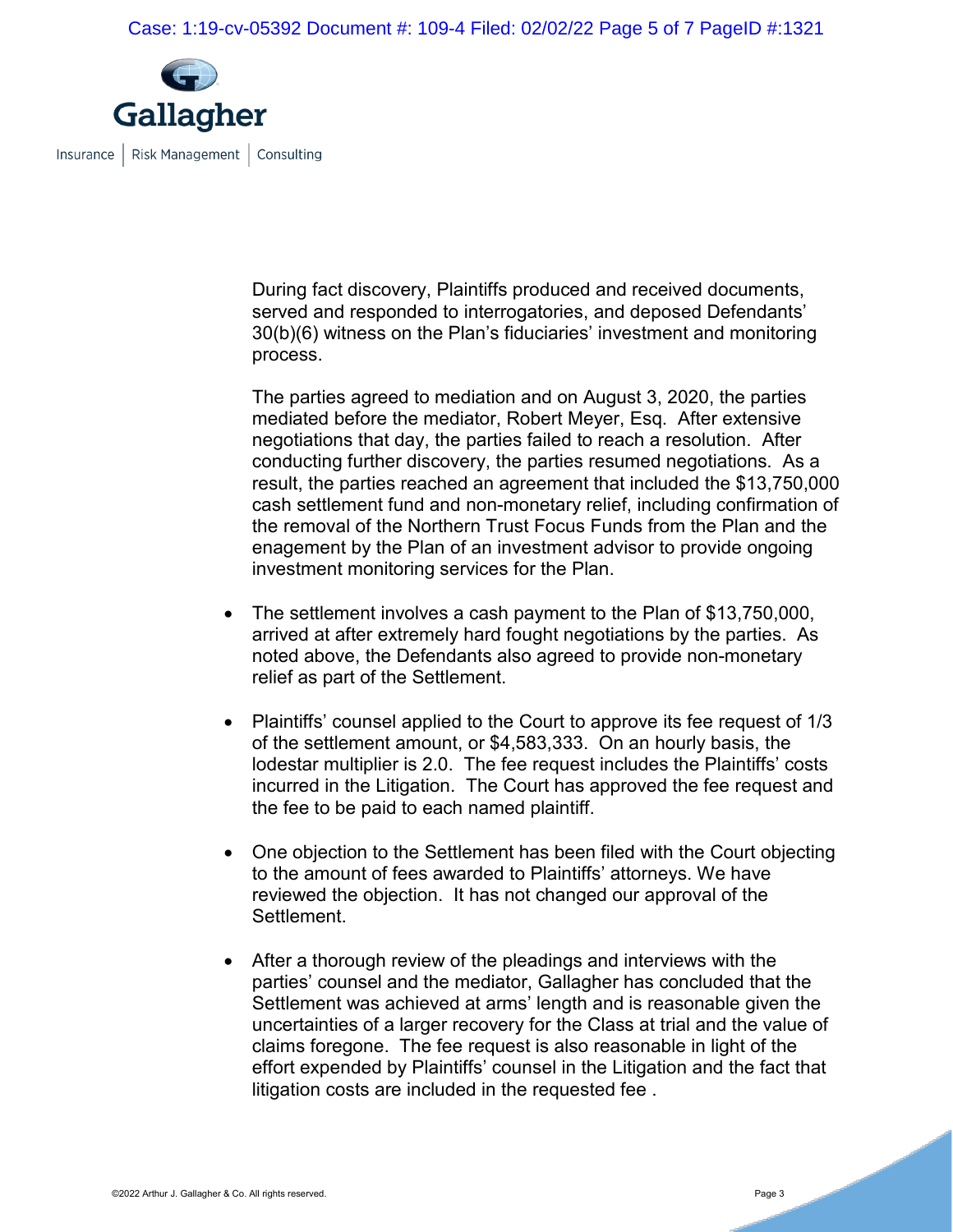

- **4.** The terms and conditions of the transaction are no less favorable to the plan than comparable arms-length terms and conditions that would have been agreed to by unrelated parties under similar circumstances.
	- This condition has been met. The Settlement is at least as favorable as an arms-length transaction agreed to by unrelated parties would likely have been. Counsel for both sides and the mediator confirmed that the Settlement was the product of arms-length negotiations.
- **5.** The transaction is not part of an agreement, arrangement, or understanding designed to benefit a party in interest.
	- Although the transaction will have the incidental effect of releasing the fiduciaries, the Settlement is not designed to benefit those fiduciaries, but rather to resolve claims that have not been fully adjudicated and to enable the Plan to recover a portion of its losses.
- **6.** Any extension of credit by the plan to a party in interest in connection with the settlement of a legal or equitable claim against the party in interest is on terms that are reasonable, taking into consideration the creditworthiness of the party in interest and the time value of money.
	- The condition is not applicable in that the Settlement does not require the Plan to extend credit to any party in interest.
- **7.** The transaction is not described in Prohibited Transaction Exemption (PTE) 76-1 (relating to delinquent employer contributions to multiemployer and multiple employer collectively bargained plans).
	- Neither the Settlement nor the underlying claims relate to delinguent employer contributions, and the Settlement is therefore not described in PTE 76-1.
- **8.** All the terms of the settlement are specifically described in a written settlement agreement or consent decree.
	- The condition has been met.
- **9.** Assets other than cash may be received by the plan from a party in interest in connection with a settlement in limited, specified circumstances. To the extent assets other than cash are received by the plan in exchange